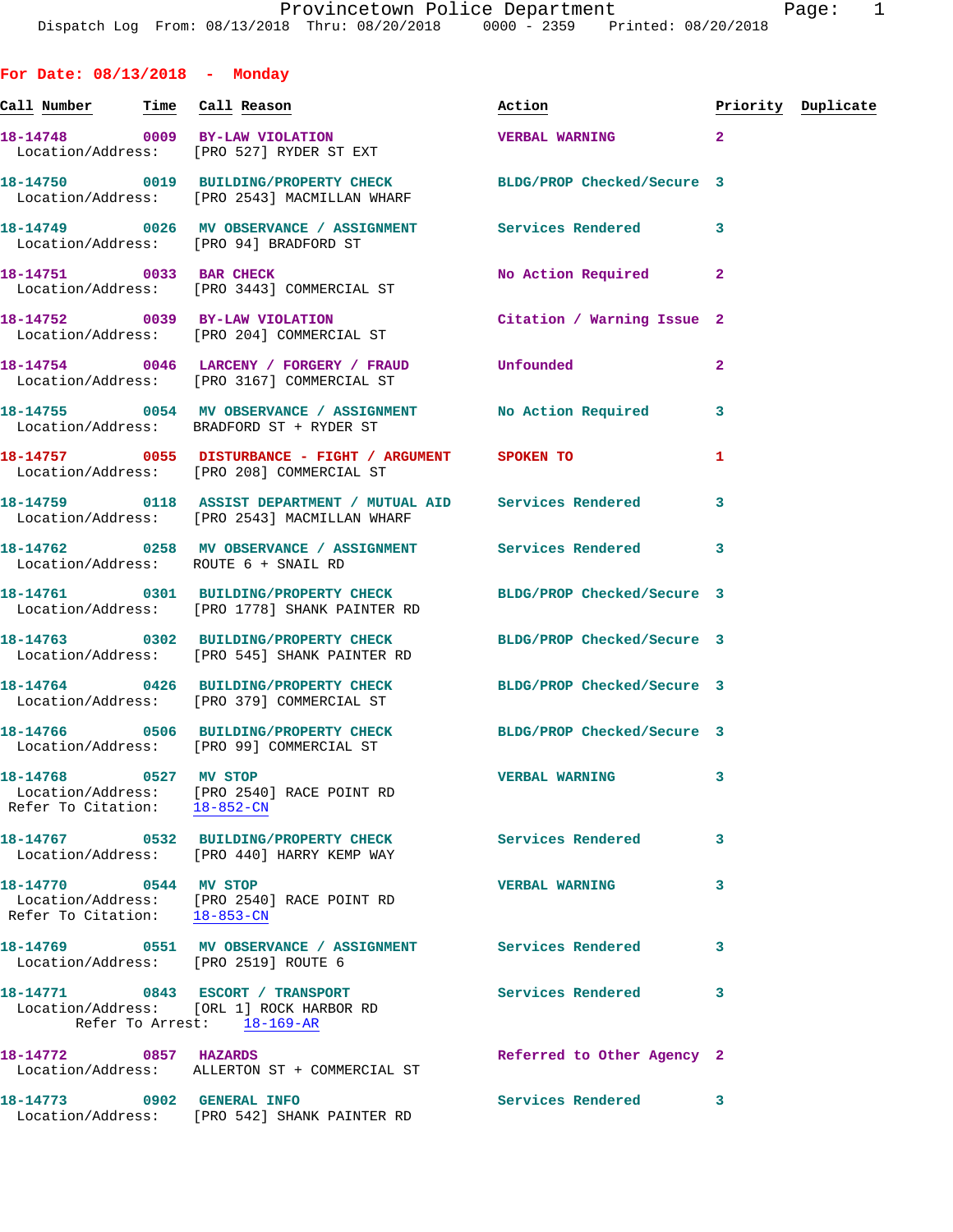|                                      | Provincetown Police Department<br>Dispatch Log From: 08/13/2018 Thru: 08/20/2018 0000 - 2359 Printed: 08/20/2018 |                           |                            | Page: 2 |  |
|--------------------------------------|------------------------------------------------------------------------------------------------------------------|---------------------------|----------------------------|---------|--|
|                                      | 18-14774 0932 LOST PROPERTY Services Rendered 3<br>Location/Address: [PRO 542] SHANK PAINTER RD                  |                           |                            |         |  |
| Location/Address: [PRO 2521] ROUTE 6 | 18-14775 0953 MV OBSERVANCE / ASSIGNMENT Services Rendered 3                                                     |                           |                            |         |  |
|                                      | 18-14777 1047 BUILDING/PROPERTY CHECK BLDG/PROP Checked/Secure 3<br>Location/Address: [PRO 2483] COMMERCIAL ST   |                           |                            |         |  |
| Location/Address: ROUTE 6 + SNAIL RD | 18-14776 1052 MV OBSERVANCE / ASSIGNMENT Services Rendered 3                                                     |                           |                            |         |  |
| Refer To $P/C$ : 18-171-AR           | 18-14780 1109 MEDICAL EMERGENCY<br>Location/Address: [PRO 542] SHANK PAINTER RD                                  | Transported to Hospital 1 |                            |         |  |
|                                      | 18-14782 1118 LANDLORD / TENANT<br>Location/Address: [PRO 376] COMMERCIAL ST                                     | No Action Required 2      |                            |         |  |
|                                      | 18-14783 1124 LARCENY / FORGERY / FRAUD FOLLOW UP<br>Location/Address: [PRO 2263] COMMERCIAL ST                  |                           | $\mathbf{2}$               |         |  |
|                                      | 18-14784 1127 MEDICAL EMERGENCY<br>Location/Address: [PRO 3004] BRADFORD ST                                      | Transported to Hospital 1 |                            |         |  |
|                                      | 18-14785 1127 LOST PROPERTY<br>Location/Address: [PRO 542] SHANK PAINTER RD                                      | Services Rendered 3       |                            |         |  |
|                                      | 18-14786 1142 COMPLAINT - GENERAL<br>Location/Address: [PRO 542] SHANK PAINTER RD                                | Investigated              | 3                          |         |  |
|                                      | 18-14809 1152 LOST PROPERTY<br>Location/Address: [PRO 208] COMMERCIAL ST                                         | Services Rendered 3       |                            |         |  |
|                                      | 18-14788 1208 MEDICAL EMERGENCY<br>Location/Address: [PRO 537] SHANK PAINTER RD                                  | Transported to Hospital 1 |                            |         |  |
| Location/Address: ALDEN ST           | 18-14789 1310 DISTURBANCE - FIGHT / ARGUMENT No Action Required 1                                                |                           |                            |         |  |
|                                      | 18-14790 1323 BY-LAW VIOLATION<br>Location/Address: [PRO 2577] BRADFORD ST                                       | FOLLOW UP                 | $\mathbf{2}$               |         |  |
|                                      | 18-14792 1328 MEDICAL EMERGENCY<br>Location/Address: [PRO 200] STABLE PATH                                       | PATIENT REFUSAL 1         |                            |         |  |
|                                      | 18-14793 1336 COMPLAINT - GENERAL SPOKEN TO<br>Location/Address: [PRO 542] SHANK PAINTER RD                      |                           | $\overline{\phantom{a}}$ 3 |         |  |
| 18-14795 1354 MV DISABLED            | Location/Address: [PRO 3296] SHANK PAINTER RD                                                                    | No Action Required 2      |                            |         |  |
|                                      | 18-14797 1358 GENERAL INFO<br>Location/Address: [PRO 2539] RYDER ST EXT                                          | Services Rendered         | 3                          |         |  |
|                                      | 18-14798 1407 MEDICAL EMERGENCY<br>Location/Address: [PRO 440] HARRY KEMP WAY                                    | Transported to Hospital 1 |                            |         |  |
|                                      | 18-14799 1414 PARKING COMPLAINT<br>Location/Address: [PRO 2110] TREMONT ST                                       | Services Rendered 3       |                            |         |  |
|                                      | 18-14800 1423 COMPLAINT - GENERAL<br>Location/Address: [PRO 230] COMMERCIAL ST                                   | SPOKEN TO                 | 3                          |         |  |
|                                      | 18-14801 1509 MEDICAL EMERGENCY<br>Location/Address: [PRO 285] COMMERCIAL ST                                     | PATIENT REFUSAL 1         |                            |         |  |
|                                      | 18-14803 1522 PARK, WALK & TALK<br>Location/Address: [PRO 3870] COMMERCIAL ST                                    | Services Rendered         | $\mathbf{2}$               |         |  |
|                                      | 18-14802 1526 PARK, WALK & TALK                                                                                  | No Action Required 2      |                            |         |  |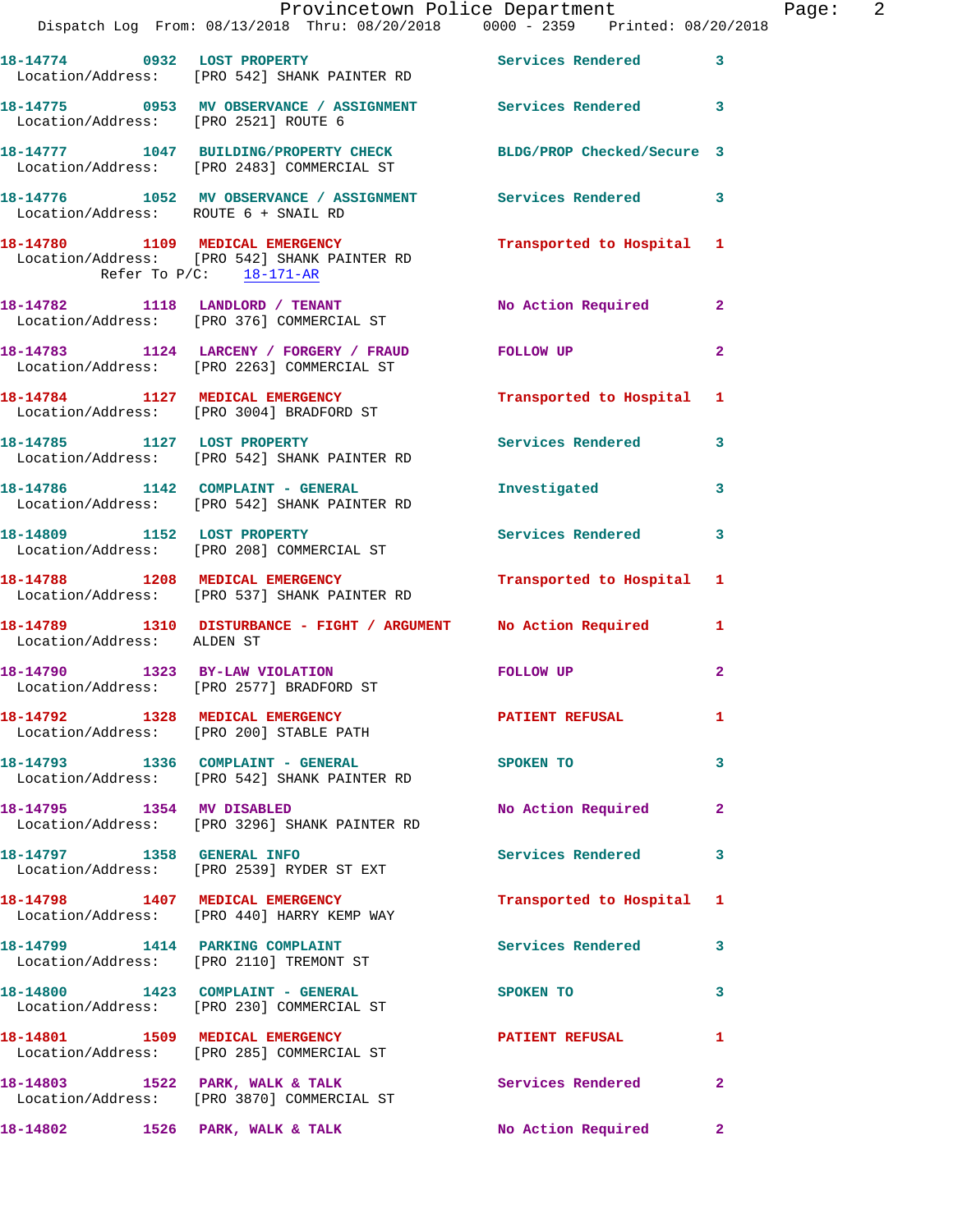|                                                               | Dispatch Log From: 08/13/2018 Thru: 08/20/2018 0000 - 2359 Printed: 08/20/2018                                | Provincetown Police Department |              | Page: 3 |  |
|---------------------------------------------------------------|---------------------------------------------------------------------------------------------------------------|--------------------------------|--------------|---------|--|
|                                                               | Location/Address: [PRO 3870] COMMERCIAL ST                                                                    |                                |              |         |  |
| 18-14804 1537 LOST PROPERTY<br>Location/Address: RYDER ST EXT |                                                                                                               | Services Rendered 3            |              |         |  |
|                                                               | 18-14805 1543 ASSIST CITIZEN<br>Location/Address: [PRO 3721] MAYFLOWER ST                                     | <b>Services Rendered</b>       | 3            |         |  |
| 18-14806 1609 MV STOP                                         | Location/Address: BRADFORD ST + HIGH POLE HILL Refer To Citation: $18-854$ -CN                                | <b>VERBAL WARNING</b>          | $\mathbf{3}$ |         |  |
|                                                               | 18-14807 1638 MV OBSERVANCE / ASSIGNMENT<br>Location/Address: BRADFORD ST + STANDISH ST                       | No Action Required             | 3            |         |  |
|                                                               | 18-14808 1643 MV OBSERVANCE / ASSIGNMENT Services Rendered<br>Location/Address: BRADFORD ST + STANDISH ST     |                                | $\mathbf{3}$ |         |  |
| 18-14810 1649 MV STOP                                         | Location/Address: [PRO 42] BRADFORD ST<br>Refer To Citation: $\frac{18-855-CN}{\ }$                           | VERBAL WARNING 3               |              |         |  |
|                                                               | 18-14811 1716 BUILDING/PROPERTY CHECK BLDG/PROP Checked/Secure 3<br>Location/Address: [PRO 105] COMMERCIAL ST |                                |              |         |  |
|                                                               | 18-14812 1742 MEDICAL EMERGENCY<br>Location/Address: [PRO 78] BRADFORD ST                                     | <b>PATIENT REFUSAL</b>         | $\mathbf{1}$ |         |  |
|                                                               | 18-14813 1845 ANIMAL CALL<br>Location/Address: FREEMAN ST + COMMERCIAL ST                                     | Services Rendered              | $\mathbf{2}$ |         |  |
| 18-14879 1856 LOST PROPERTY                                   | Location/Address: [PRO 2539] RYDER ST EXT                                                                     | Services Rendered              | 3            |         |  |
|                                                               | 18-14814 1901 MEDICAL EMERGENCY<br>Location/Address: [PRO 399] COMMERCIAL ST                                  | Services Rendered              | 1            |         |  |
|                                                               | 18-14815 1948 BUILDING/PROPERTY CHECK<br>Location/Address: [PRO 182] COMMERCIAL ST                            | BLDG/PROP Checked/Secure 3     |              |         |  |
|                                                               | 18-14816 2006 MV OBSERVANCE / ASSIGNMENT Services Rendered<br>Location/Address: [PRO 444] HIGH POLE HILL      |                                | 3            |         |  |
| 18-14817 2022 MV STOP<br>Refer To Citation: 18-856-CN         | Location/Address: BRADFORD ST + PRINCE ST                                                                     | <b>VERBAL WARNING</b>          | 3            |         |  |
|                                                               | 18-14819 2108 BUILDING/PROPERTY CHECK<br>Location/Address: [PRO 526] RYDER ST EXT                             | <b>Services Rendered</b>       | 3            |         |  |
| 18-14820 2114 NOISE COMPLAINT                                 | Location/Address: [PRO 3339] OFF CONWELL ST                                                                   | SPOKEN TO                      | 3            |         |  |
| 18-14821 2123 MV STOP<br>Refer To Citation: 18-857-CN         | Location/Address: [PRO 105] COMMERCIAL ST                                                                     | <b>VERBAL WARNING</b>          | 3            |         |  |
| 18-14822 2149 MV STOP<br>Refer To Citation: 18-858-CN         | Location/Address: [PRO 208] COMMERCIAL ST                                                                     | <b>VERBAL WARNING</b>          | 3            |         |  |
| 18-14823 2202 FOLLOW UP                                       | Location/Address: [PRO 1493] UPPER MILLER HILL RD<br>Refer To Arrest: 18-169-AR                               | SPOKEN TO                      | 2            |         |  |
|                                                               | 18-14824 2218 MV OBSERVANCE / ASSIGNMENT Services Rendered<br>Location/Address: [PRO 444] HIGH POLE HILL      |                                | 3            |         |  |
| 18-14826 2225 ANIMAL CALL<br>Location/Address:                | STANDISH ST + STANDISH AVE                                                                                    | Could Not Locate               | $\mathbf{2}$ |         |  |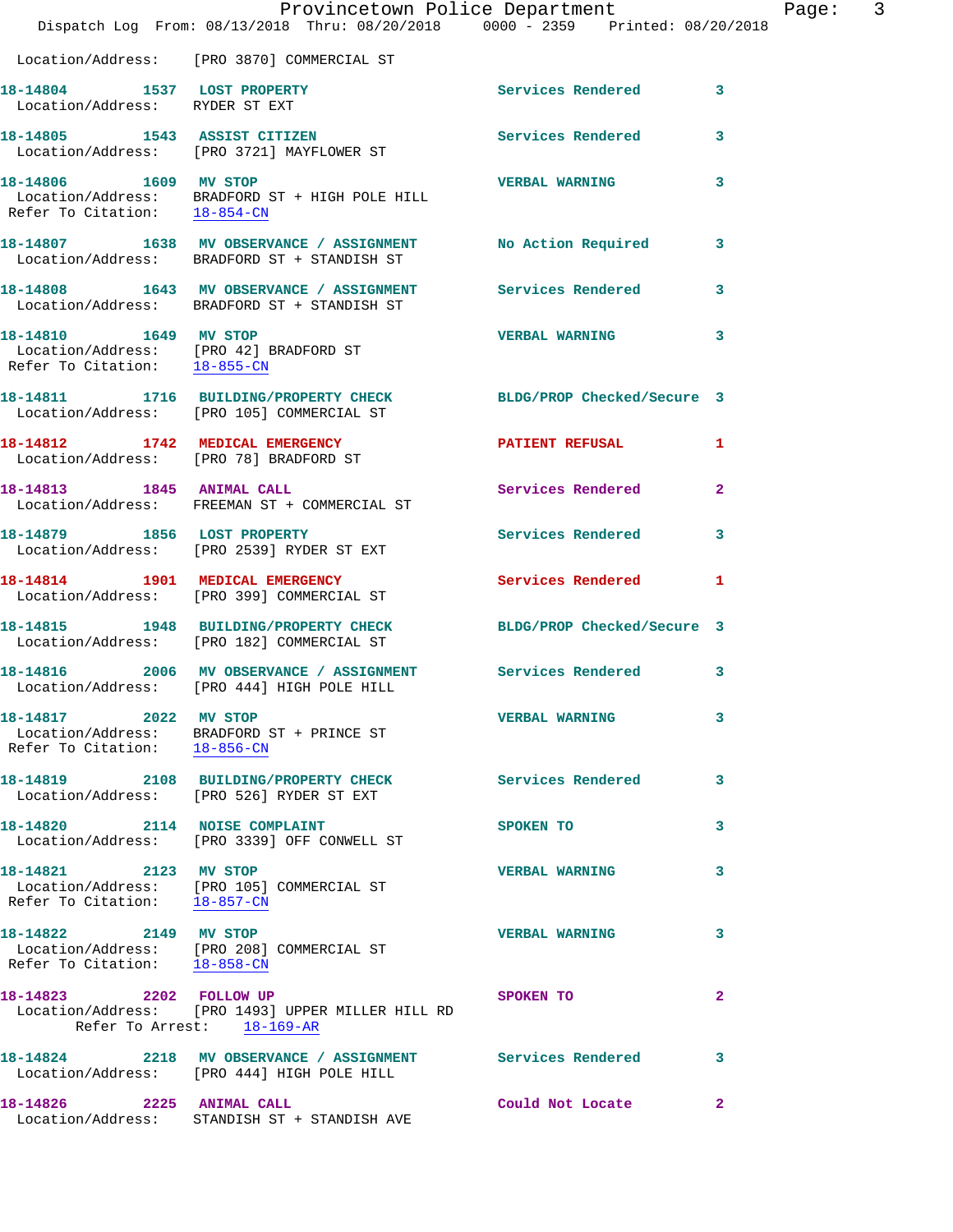|                                                                                               |                                                                                                                                 | Provincetown Police Department |                            | Page:  4 |  |
|-----------------------------------------------------------------------------------------------|---------------------------------------------------------------------------------------------------------------------------------|--------------------------------|----------------------------|----------|--|
|                                                                                               | Dispatch Log From: 08/13/2018 Thru: 08/20/2018 0000 - 2359 Printed: 08/20/2018                                                  |                                |                            |          |  |
|                                                                                               | 18-14827 2243 PARKING COMPLAINT No Action Required 3<br>Location/Address: [PRO 1712] FRANKLIN ST                                |                                |                            |          |  |
|                                                                                               | 18-14828 2301 MEDICAL EMERGENCY Transported to Hospital 1<br>Location/Address: [PRO 165] COMMERCIAL ST                          |                                |                            |          |  |
|                                                                                               | 18-14830 2307 DISTURBANCE - FIGHT / ARGUMENT SPOKEN TO<br>Location/Address: [PRO 208] COMMERCIAL ST                             |                                | $\mathbf{1}$               |          |  |
|                                                                                               | 18-14831 2311 MEDICAL EMERGENCY PATIENT REFUSAL 1<br>Location/Address: [PRO 3491] STABLE PATH                                   |                                |                            |          |  |
| For Date: $08/14/2018$ - Tuesday                                                              |                                                                                                                                 |                                |                            |          |  |
|                                                                                               | 18-14832 0010 PARK, WALK & TALK NARR NO Action Required 2<br>Location/Address: [PRO 3259] MACMILLAN WHARF                       |                                |                            |          |  |
|                                                                                               | 18-14834 0011 NOISE COMPLAINT<br>Location/Address: [PRO 82] CENTER ST                                                           | <b>Unfounded</b>               | $\overline{\phantom{a}}$ 3 |          |  |
|                                                                                               | 18-14835 0016 BIKE - ACCIDENT Transported to Hospital 1<br>Location: [PRO 3431] LOPES SQUARE<br>Refer To Accident: 18-97-AC     |                                |                            |          |  |
| Location/Address: RYDER ST<br>Refer To Citation: 18-859-CN                                    | $\begin{array}{ccccccccc}\n 18-14836 & & & & 0029 & & & & \text{MV STOP} & & & & \text{VERBAL WARNING} & & & & 3\n \end{array}$ |                                |                            |          |  |
|                                                                                               | 18-14837 0052 GENERAL INFO<br>Location/Address: [PRO 542] SHANK PAINTER RD                                                      | No Action Required             | $\mathbf{3}$               |          |  |
| Refer To Accident: 18-97-AC                                                                   | 18-14838 0121 FOLLOW UP Services Rendered<br>Location/Address: [PRO 399] COMMERCIAL ST                                          |                                | $\overline{2}$             |          |  |
| Location/Address: [PRO 2513] ROUTE 6                                                          | 18-14839 0153 MV OBSERVANCE / ASSIGNMENT Services Rendered 3                                                                    |                                |                            |          |  |
| 18-14840 0153 MV STOP<br>Location/Address: ROUTE 6<br>Refer To Citation: 18-860-CN            |                                                                                                                                 | <b>VERBAL WARNING</b>          | $\mathbf{3}$               |          |  |
| 18-14841 0229 HAZARDS                                                                         | Location/Address: BRADFORD ST + RYDER ST                                                                                        | No Action Required 2           |                            |          |  |
| Refer To P/C: 18-172-AR                                                                       | 18-14842 0248 MEDICAL EMERGENCY<br>Location/Address: [PRO 542] SHANK PAINTER RD                                                 | Transported to Hospital 1      |                            |          |  |
|                                                                                               | 18-14845 0546 PARK, WALK & TALK<br>Location: [PRO 3431] LOPES SQUARE                                                            | Services Rendered              | $\mathbf{2}$               |          |  |
|                                                                                               | 18-14847 0832 LOST PROPERTY<br>Location/Address: [PRO 542] SHANK PAINTER RD                                                     | Services Rendered              | 3                          |          |  |
|                                                                                               | 18-14848 0835 LOST PROPERTY<br>Location/Address: [PRO 542] SHANK PAINTER RD                                                     | Services Rendered 3            |                            |          |  |
|                                                                                               | 18-14849 0849 MV DISABLED<br>Location/Address: [PRO 357] COMMERCIAL ST                                                          | No Action Required             | $\overline{2}$             |          |  |
| 18-14850 0857 FOLLOW UP                                                                       | Location/Address: [PRO 1493] UPPER MILLER HILL RD<br>Refer To Arrest: 18-169-AR                                                 | Could Not Locate 2             |                            |          |  |
| 18-14851 0907 MV STOP<br>Location/Address: [PRO 2521] ROUTE 6<br>Refer To Citation: 18-861-CN |                                                                                                                                 | <b>VERBAL WARNING</b>          | 3                          |          |  |
|                                                                                               | 18-14852 0911 SERVICE CALL - POLICE                                                                                             | Services Rendered 3            |                            |          |  |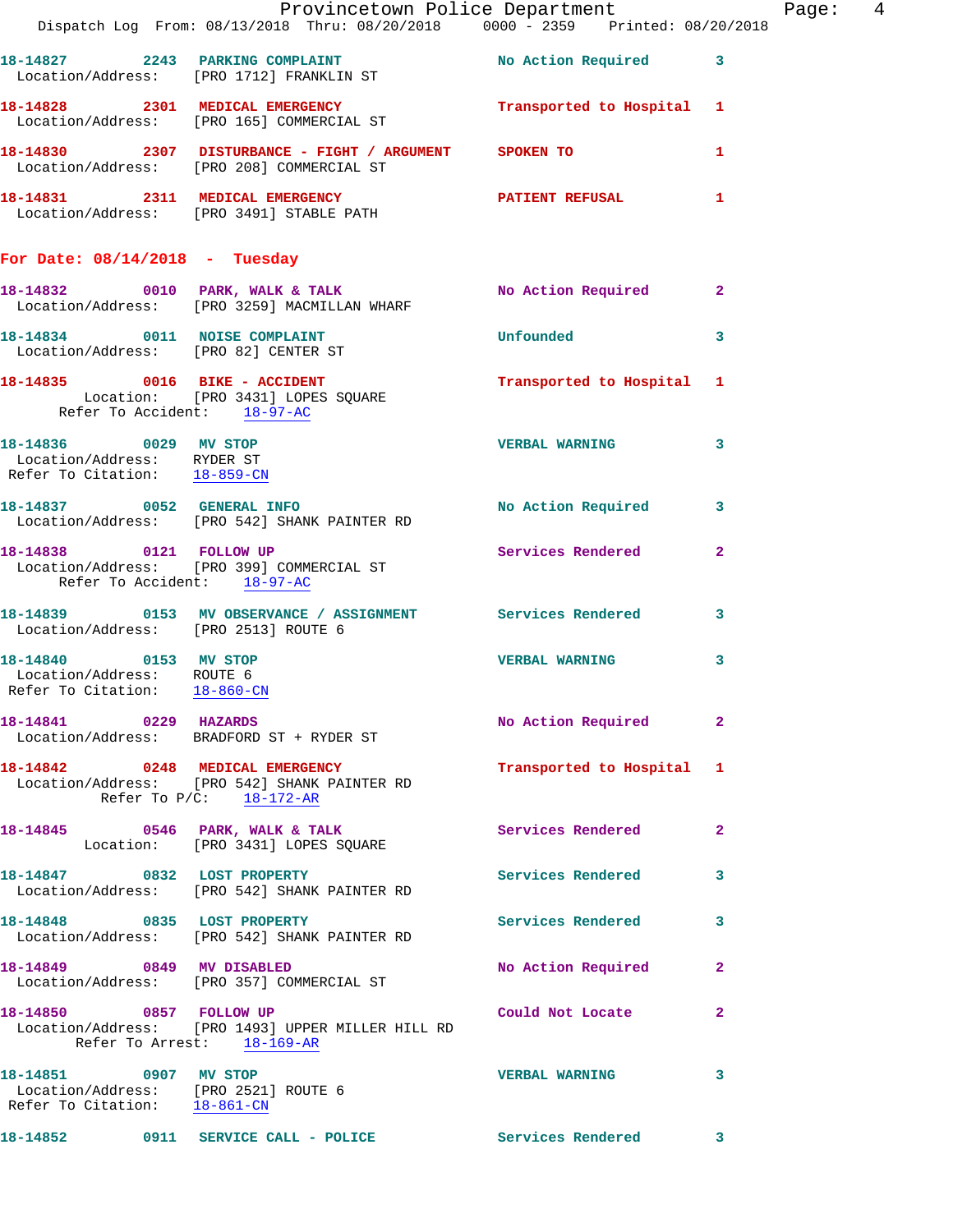|                                      | Provincetown Police Department<br>Dispatch Log From: 08/13/2018 Thru: 08/20/2018 0000 - 2359 Printed: 08/20/2018  |                           | Page: 5                 |
|--------------------------------------|-------------------------------------------------------------------------------------------------------------------|---------------------------|-------------------------|
|                                      | Location/Address: [PRO 105] COMMERCIAL ST                                                                         |                           |                         |
|                                      | 18-14853  0923  MV OBSERVANCE / ASSIGNMENT  Services Rendered  3<br>Location/Address: ROUTE 6 + SNAIL RD          |                           |                         |
| Refer To Citation: 18-862-CN         | 18-14855 0949 MV STOP<br>Location/Address: [PRO 413] CONWELL ST                                                   | <b>VERBAL WARNING</b>     | 3                       |
| Location/Address: ALDEN ST           | 18-14856 0952 PARKING COMPLAINT Services Rendered 3                                                               |                           |                         |
|                                      | 18-14857 0955 MEDICAL EMERGENCY Services Rendered<br>Location/Address: [PRO 1882] SHANK PAINTER RD                |                           | -1                      |
|                                      | 18-14858 1000 PARKING COMPLAINT<br>Location/Address: [PRO 2489] BRADFORD ST                                       | Vehicle Towed             | 3                       |
|                                      | 18-14860 1029 FOLLOW UP<br>Location/Address: [PRO 2483] COMMERCIAL ST                                             | FOLLOW UP                 | $\mathbf{2}$            |
| 18-14862 1055 FOLLOW UP              | Location/Address: [PRO 542] SHANK PAINTER RD                                                                      | SPOKEN TO                 | $\overline{2}$          |
|                                      | 18-14863 1124 MEDICAL EMERGENCY<br>Location/Address: [PRO 1952] COMMERCIAL ST                                     | Transported to Hospital 1 |                         |
|                                      | 18-14865 1212 GENERAL INFO<br>Location/Address: [PRO 2499] RACE POINT RD                                          | Services Rendered         | 3                       |
|                                      | 18-14866 1227 PARKING COMPLAINT<br>Location/Address: [PRO 2539] RYDER ST EXT                                      | No Action Required 3      |                         |
|                                      | 18-14867 1242 LOST PROPERTY<br>Location/Address: [PRO 542] SHANK PAINTER RD                                       | <b>Services Rendered</b>  | $\overline{\mathbf{3}}$ |
| Refer To Accident: 18-98-AC          | 18-14868 1315 GENERAL INFO<br>Location/Address: COOK ST + BRADFORD ST                                             | FOLLOW UP                 | 3                       |
| Location/Address: [PRO 2513] ROUTE 6 | 18-14869 1326 ASSIST DEPARTMENT / MUTUAL AID Services Rendered                                                    |                           | 3                       |
|                                      | 18-14871 1418 MEDICAL EMERGENCY<br>Location/Address: [PRO 516] RACE POINT RD                                      | Transported to Hospital 1 |                         |
| 18-14872 1436 MISSING PERSON         | Location/Address: [PRO 542] SHANK PAINTER RD                                                                      | FOLLOW UP                 | 1                       |
| Location/Address: BRADFORD ST        | 18-14875 1500 SERVE PROTECTION ORDER Services Rendered                                                            |                           | $\mathbf{2}$            |
|                                      | 18-14873 1504 MEDICAL EMERGENCY<br>Location/Address: [PRO 3259] MACMILLAN WHARF                                   | <b>Services Rendered</b>  | 1                       |
|                                      | 18-14874 1527 MEDICAL EMERGENCY<br>Location/Address: [PRO 442] HARRY KEMP WAY                                     | Services Rendered         | -1                      |
|                                      | 18-14925 1600 SERVE PROTECTION ORDER<br>Location/Address: [PRO 1192] COMMERCIAL ST                                | Services Rendered         | $\mathbf{2}$            |
|                                      | 18-14877 1606 BUILDING/PROPERTY CHECK BLDG/PROP Checked/Secure 3<br>Location/Address: [PRO 1778] SHANK PAINTER RD |                           |                         |
|                                      | 18-14878 1617 BUILDING/PROPERTY CHECK BLD/PROP CHECKED UNSECUR 3<br>Location/Address: [PRO 99] COMMERCIAL ST      |                           |                         |
|                                      | 18-14880 1625 LOST PROPERTY<br>Location/Address: [PRO 105] COMMERCIAL ST                                          | Services Rendered 3       |                         |
|                                      | 18-14881 1654 PARK, WALK & TALK                                                                                   | Services Rendered         | $\mathbf{2}$            |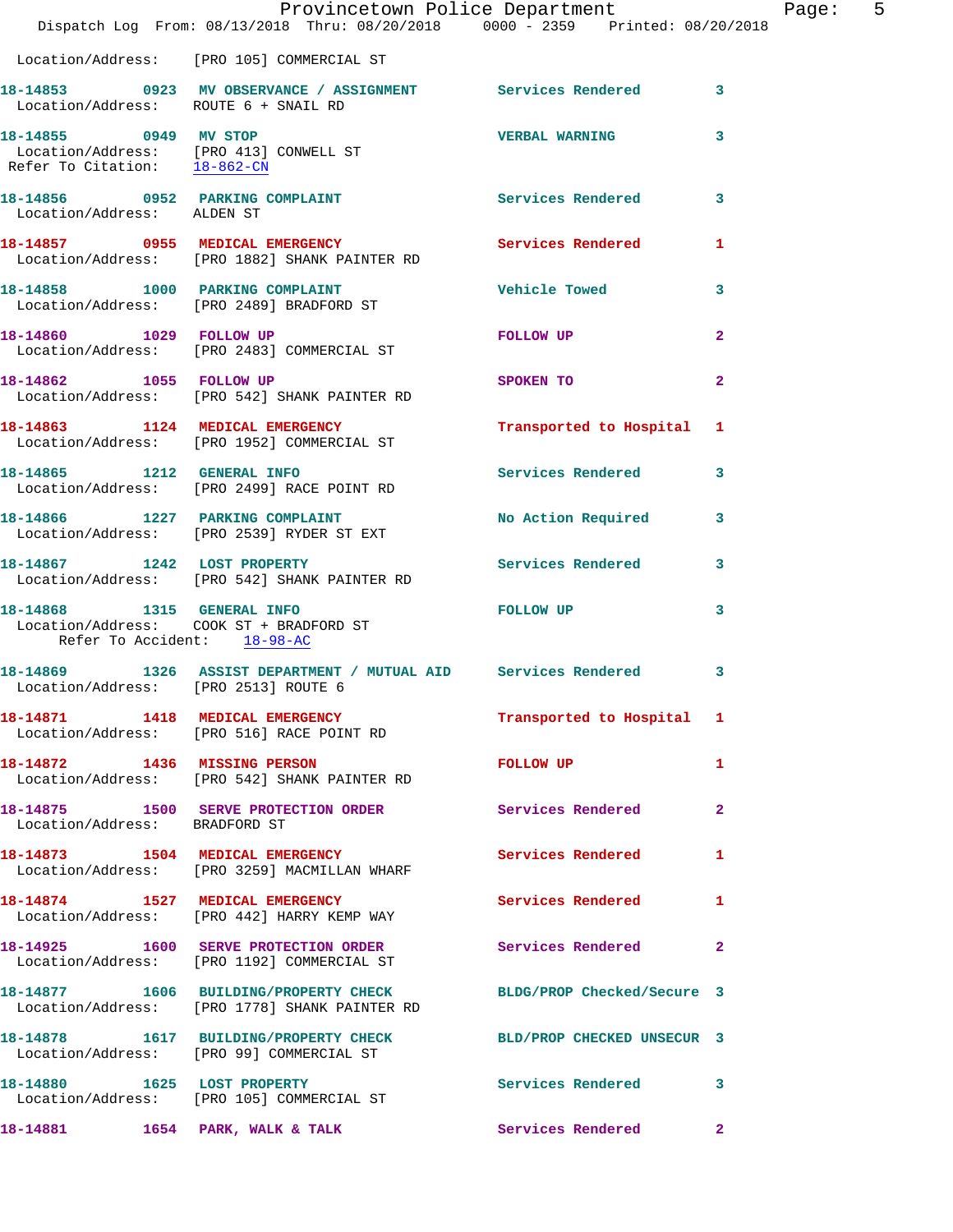|                                                                                     | Dispatch Log From: 08/13/2018 Thru: 08/20/2018 0000 - 2359 Printed: 08/20/2018                                   | Provincetown Police Department | Page: 6      |
|-------------------------------------------------------------------------------------|------------------------------------------------------------------------------------------------------------------|--------------------------------|--------------|
|                                                                                     | Location/Address: [PRO 105] COMMERCIAL ST                                                                        |                                |              |
| Location/Address: OFF CONWELL ST                                                    | 18-14882 1703 MEDICAL EMERGENCY Services Rendered 1                                                              |                                |              |
| 18-14883 1716 MV STOP<br>Location/Address: SNAIL RD<br>Refer To Citation: R8381688  |                                                                                                                  | Citation / Warning Issue 3     |              |
|                                                                                     | 18-14885 1748 SERVICE CALL - POLICE<br>Location/Address: [PRO 542] SHANK PAINTER RD                              | Services Rendered 3            |              |
|                                                                                     |                                                                                                                  |                                | $\mathbf{3}$ |
|                                                                                     | 18-14887 1812 MV OBSERVANCE / ASSIGNMENT Services Rendered<br>Location/Address: BRADFORD ST + HOWLAND ST         |                                | $\mathbf{3}$ |
| 18-14888 1825 MV STOP                                                               | Location/Address: [PRO 1509] BRADFORD ST<br>Refer To Citation: R8381689                                          | Citation / Warning Issue 3     |              |
|                                                                                     | 18-14889 1856 FOLLOW UP<br>Location/Address: [PRO 1361] COMMERCIAL ST                                            | Services Rendered 2            |              |
|                                                                                     | 18-14890 1910 MEDICAL EMERGENCY<br>Location/Address: [PRO 3260] BRADFORD ST EXT                                  | Transported to Hospital 1      |              |
| Location/Address: COMMERCIAL ST                                                     | 18-14892 1942 MEDICAL EMERGENCY                                                                                  | Transported to Hospital 1      |              |
|                                                                                     | 18-14894 1954 BUILDING/PROPERTY CHECK<br>Location/Address: [PRO 3033] COMMERCIAL ST                              | BLDG/PROP Checked/Secure 3     |              |
|                                                                                     | 18-14895 1954 BUILDING/PROPERTY CHECK<br>Location/Address: [PRO 182] COMMERCIAL ST                               | BLDG/PROP Checked/Secure 3     |              |
|                                                                                     | 18-14896 2005 MEDICAL EMERGENCY<br>Location/Address: [PRO 2761] COTTAGE ST                                       | Transported to Hospital 1      |              |
|                                                                                     | 18-14897 2030 BUILDING/PROPERTY CHECK<br>Location/Address: [PRO 3737] BRADFORD ST                                | Services Rendered 3            |              |
| 18-14899 2032 MV STOP<br>Location/Address: SNAIL RD<br>Refer To Citation: 18-863-CN |                                                                                                                  | <b>VERBAL WARNING</b>          | 3            |
|                                                                                     | 18-14900 2048 NOISE COMPLAINT<br>Location/Address: [PRO 1909] COMMERCIAL ST                                      | Services Rendered              | 3            |
| 18-14901 2120 FIRE - OTHER                                                          | Location/Address: [PRO 1415] PEARL ST                                                                            | Referred to Other Agency 1     |              |
| 18-14902 2138 FOLLOW UP                                                             | Location/Address: [PRO 542] SHANK PAINTER RD                                                                     | Services Rendered              | $\mathbf{2}$ |
| 18-14903 2158 LOST PROPERTY                                                         | Location/Address: [PRO 1119] WAREHAM ST                                                                          | Services Rendered              | 3            |
| 18-14906 2321 MV STOP<br>Refer To Citation: 18-864-CN                               | Location/Address: [PRO 2577] BRADFORD ST                                                                         | <b>VERBAL WARNING</b>          | 3            |
|                                                                                     | 18-14908 2347 BUILDING/PROPERTY CHECK<br>Location/Address: [PRO 182] COMMERCIAL ST                               | BLDG/PROP Checked/Secure 3     |              |
|                                                                                     | 18-14909 2353 BUILDING/PROPERTY CHECK BLDG/PROP Checked/Secure 3<br>Location/Address: [PRO 3259] MACMILLAN WHARF |                                |              |
|                                                                                     | 18-14910 2354 BUILDING/PROPERTY CHECK<br>Location/Address: [PRO 3033] COMMERCIAL ST                              | BLDG/PROP Checked/Secure 3     |              |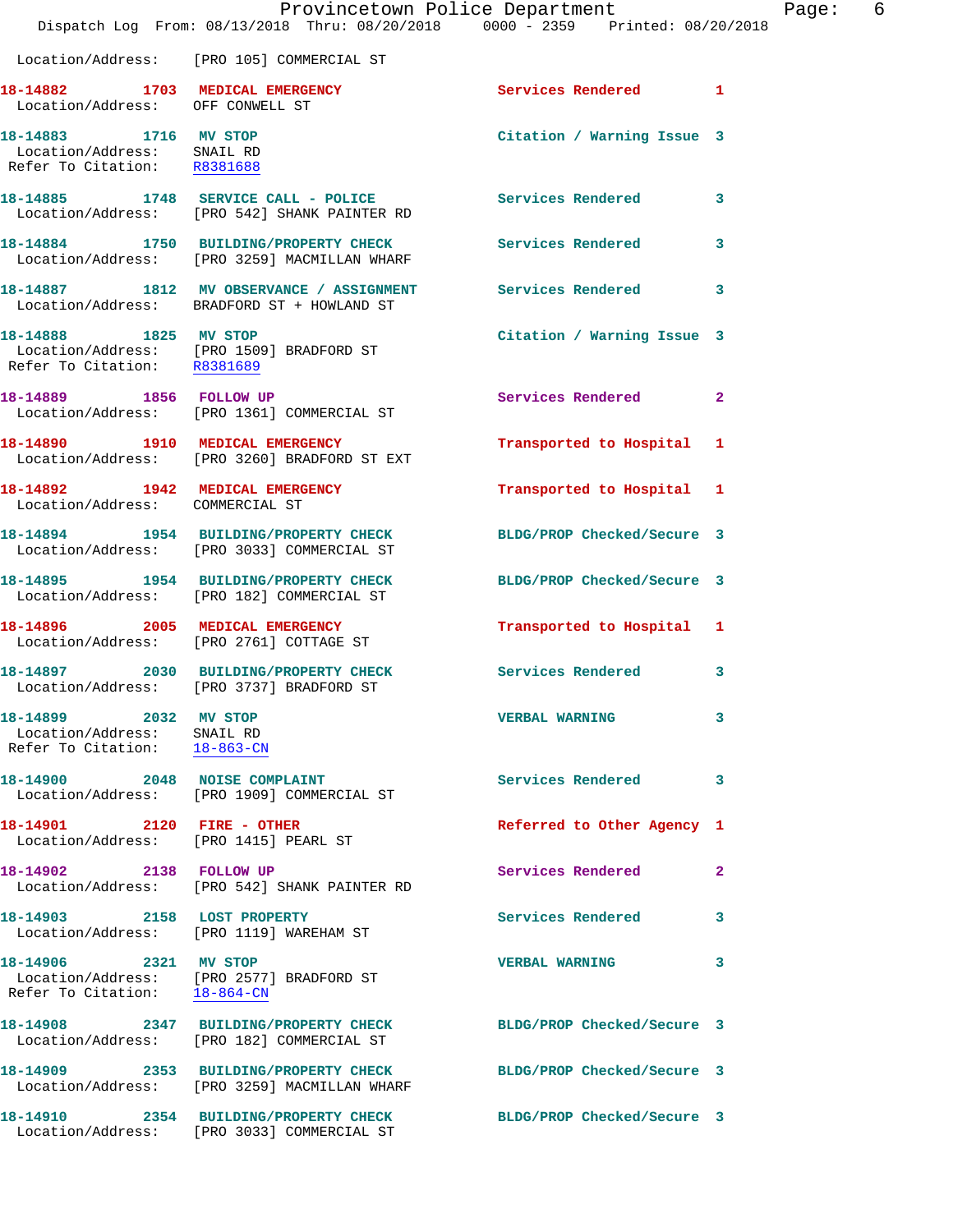**18-14911 2355 BUILDING/PROPERTY CHECK BLDG/PROP Checked/Secure 3**  Location/Address: [PRO 182] COMMERCIAL ST **For Date: 08/15/2018 - Wednesday 18-14912 0004 PARK, WALK & TALK Services Rendered 2**  Location: [PRO 3431] CENTER ROAM **18-14913 0004 BUILDING/PROPERTY CHECK BLDG/PROP Checked/Secure 3**  Location/Address: [PRO 1952] COMMERCIAL ST **18-14914 0006 BUILDING/PROPERTY CHECK BLDG/PROP Checked/Secure 3**  Location/Address: [PRO 2966] COMMERCIAL ST **18-14915 0028 MV OBSERVANCE / ASSIGNMENT Services Rendered 3**  Location/Address: ROUTE 6 + SNAIL RD **18-14916 0030 MV STOP VERBAL WARNING 3**  Location/Address: [PRO 413] CONWELL ST Refer To Citation:  $\frac{18-865-CN}{\ }$ **18-14917 0048 MV STOP VERBAL WARNING 3**  Location/Address: [PRO 58] BRADFORD ST<br>Refer To Citation: 18-866-CN Refer To Citation: **18-14918 0056 SERVICE CALL - POLICE Services Rendered 3**  Location/Address: [PRO 571] ALDEN ST **18-14919 0102 MV OBSERVANCE / ASSIGNMENT Services Rendered 3**  Location/Address: BRADFORD ST + HOWLAND ST **18-14920 0106 MV STOP VERBAL WARNING 3**  Location/Address: [PRO 58] BRADFORD ST Refer To Citation: 18-867-CN **18-14922 0109 GENERAL INFO Services Rendered 3**  Location/Address: [PRO 165] COMMERCIAL ST 18-14921 **0112 MV OBSERVANCE / ASSIGNMENT** Services Rendered 3 Location/Address: BRADFORD ST + RYDER ST **18-14923 0114 MV STOP VERBAL WARNING 3**  Location/Address: [PRO 3004] BRADFORD ST Refer To Citation:  $\frac{18-868-CN}{\ }$ **18-14924 0128 MV STOP Arrest(s) Made 3**  Location/Address: BRADFORD ST + BANGS ST Refer To Citation: T1244378 Refer To Citation: T1244379 Refer To Arrest: 18-175-AR Refer To P/C: 18-176-AR **18-14927 0258 MV OBSERVANCE / ASSIGNMENT Services Rendered 3**  Location/Address: BRADFORD ST + RYDER ST **18-14926 0300 MV OBSERVANCE / ASSIGNMENT Services Rendered 3**  Location/Address: [PRO 2513] ROUTE 6 18-14928 0301 MV STOP **No Action Required** 3 Location/Address: LAW ST + COMMERCIAL ST **18-14930 0547 MV OBSERVANCE / ASSIGNMENT Services Rendered 3**  Location/Address: HOWLAND ST + BRADFORD ST 18-14931 0559 PARK, WALK & TALK 3 Services Rendered 2 Location/Address: COMMERCIAL ST **18-14932 0604 BUILDING/PROPERTY CHECK Services Rendered 3**  Location/Address: [PRO 2893] COMMERCIAL ST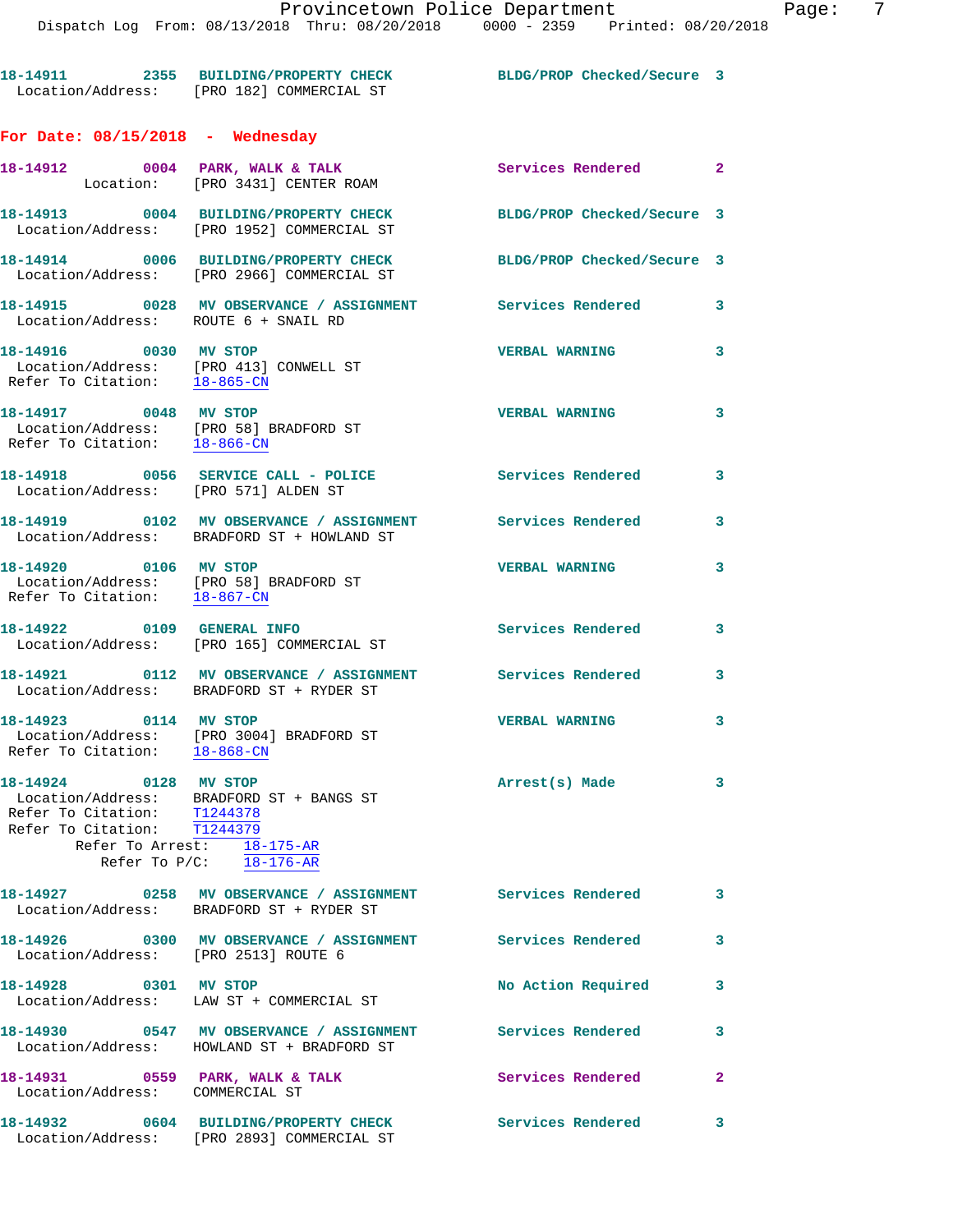|                                      | Dispatch Log From: 08/13/2018 Thru: 08/20/2018 0000 - 2359 Printed: 08/20/2018                                       | Provincetown Police Department Page: 8 |              |   |  |
|--------------------------------------|----------------------------------------------------------------------------------------------------------------------|----------------------------------------|--------------|---|--|
|                                      | 18-14935 0615 MV STOP<br>Location/Address: [PRO 537] SHANK PAINTER RD<br>Refer To Citation: T1244187                 | Citation / Warning Issue 3             |              |   |  |
|                                      | 18-14933 0616 MV OBSERVANCE / ASSIGNMENT Services Rendered 3<br>Location/Address: RACE POINT RD + SEASHORE PARK DR   |                                        |              |   |  |
|                                      | 18-14934 0616 MV OBSERVANCE / ASSIGNMENT Services Rendered 3<br>Location/Address: SHANK PAINTER RD + JEROME SMITH RD |                                        |              |   |  |
|                                      | 18-14940 0829 BUILDING/PROPERTY CHECK BLDG/PROP Checked/Secure 3<br>Location/Address: [PRO 2500] COMMERCIAL ST       |                                        |              |   |  |
|                                      | 18-14942 0839 SERVICE CALL - POLICE Services Rendered 3<br>Location/Address: [ORL 1] ROCK HARBOR RD                  |                                        |              |   |  |
|                                      | 18-14943 0844 PARK, WALK & TALK (Services Rendered Location/Address: [PRO 2660] COMMERCIAL ST                        |                                        | $\mathbf{2}$ |   |  |
|                                      | 18-14945 0915 MV OBSERVANCE / ASSIGNMENT Services Rendered 3<br>Location/Address: HOWLAND ST + BRADFORD ST           |                                        |              |   |  |
|                                      | 18-14948 0922 LARCENY / FORGERY / FRAUD Services Rendered 2<br>Location/Address: [PRO 2619] HARRY KEMP WAY           |                                        |              |   |  |
| Refer To Field Int: 18-21-FI         | 18-14949 0946 SUSPICIOUS ACTIVITY Services Rendered<br>Location/Address: [PRO 2513] ROUTE 6                          |                                        | $\mathbf{2}$ |   |  |
|                                      | 18-14952 1046 PARK, WALK & TALK 1998 Services Rendered 2<br>Location/Address: [PRO 526] RYDER ST EXT                 |                                        |              |   |  |
|                                      | 18-14953 1112 LOST DEBIT CARD<br>Location/Address: [PRO 3296] SHANK PAINTER RD                                       | Services Rendered                      | 3            |   |  |
|                                      | 18-14954 1123 SERVE 209A EXTENSION Services Rendered 2<br>Location/Address: [PRO 3343] SEASHORE PARK DR              |                                        |              |   |  |
|                                      | 18-14957 1139 FOLLOW UP<br>Location/Address: [PRO 1865] COMMERCIAL ST                                                | Services Rendered                      | $\mathbf{2}$ |   |  |
|                                      | 18-14955 1140 BUILDING/PROPERTY CHECK<br>Location/Address: [PRO 3430] COMMERCIAL ST                                  | Services Rendered 3                    |              |   |  |
|                                      | 18-14959 1151 MV COMPLAINT<br>Location/Address: CUDWORTH ST + COURT ST                                               | Services Rendered                      | $\mathbf{2}$ |   |  |
|                                      | 18-14960 1154 BUILDING/PROPERTY CHECK BLDG/PROP Checked/Secure 3<br>Location/Address: [PRO 3317] CEMETERY RD         |                                        |              | 1 |  |
| Location/Address: [PRO 424] COURT ST | 18-14961    1201    MV COMPLAINT                                                                                     | <b>GONE ON ARRIVAL</b>                 | 2            |   |  |
|                                      | 18-14962 1211 ASSIST CITIZEN<br>Location/Address: COMMERCIAL ST + HOWLAND ST                                         | <b>SPOKEN TO</b>                       | 3            |   |  |
|                                      | 18-14963 1217 NOISE COMPLAINT<br>Location/Address: [PRO 144] COMMERCIAL ST                                           | Services Rendered                      | 3            |   |  |
|                                      | 18-14964 1224 ESCORT / TRANSPORT Services Rendered 3<br>Location/Address: [PRO 1493] UPPER MILLER HILL RD            |                                        |              |   |  |
|                                      | 18-14966 1251 LOST CHASE DEBIT CARD Services Rendered<br>Location/Address: [PRO 542] SHANK PAINTER RD                |                                        | 3            |   |  |
|                                      | 18-14967 1301 MEDICAL EMERGENCY<br>Location/Address: [PRO 2474] BRADFORD ST                                          | Transported to Hospital 1              |              |   |  |
|                                      | 18-14968 1309 LARCENY / FORGERY / FRAUD Services Rendered 2                                                          |                                        |              |   |  |

Location/Address: [PRO 2191] MAYFLOWER AVE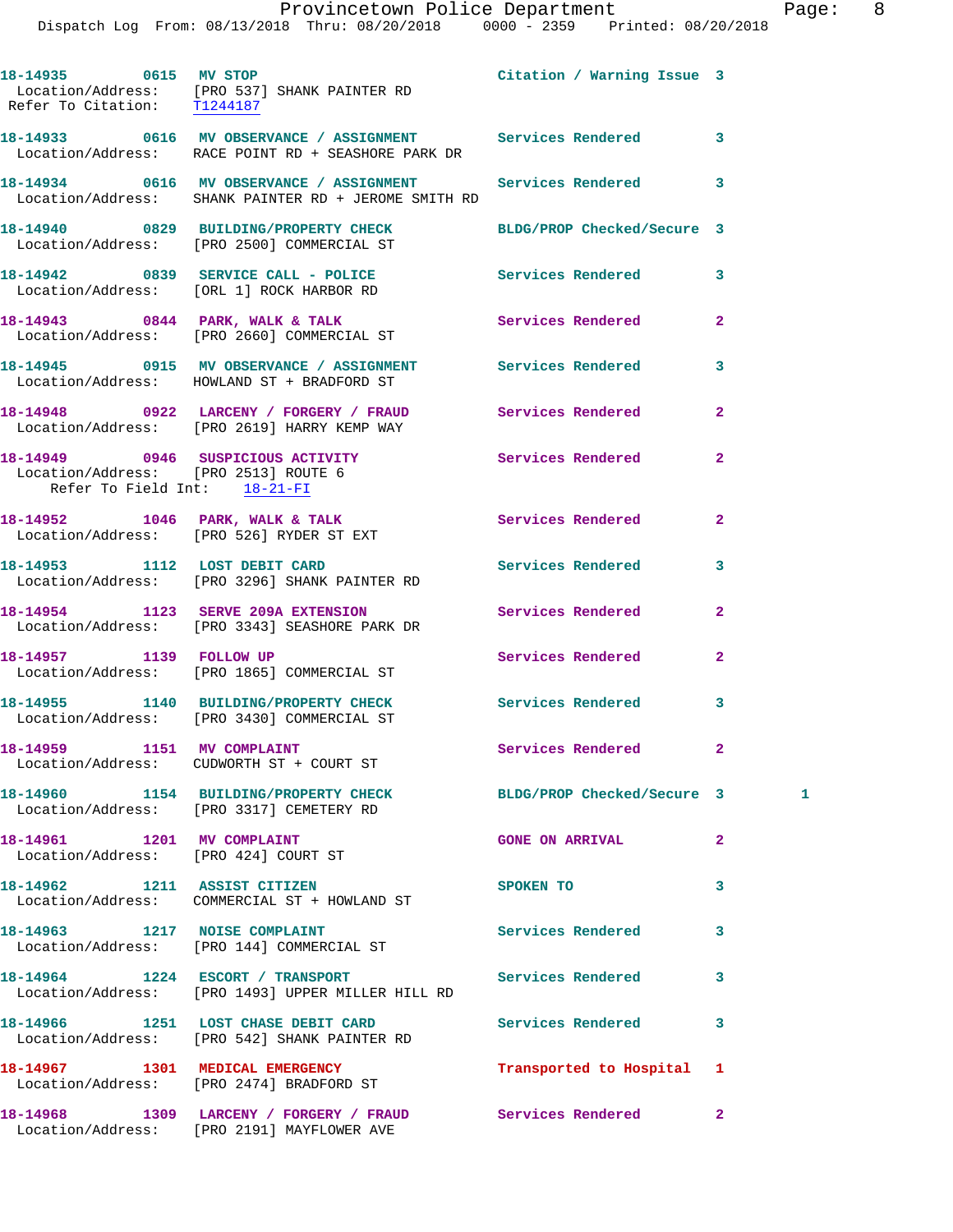|                                                                                                            | 18-14969 1316 LOST BLACK POCKETBOOK<br>Location/Address: [PRO 3343] SEASHORE PARK DR                       | Services Rendered 3        |                |
|------------------------------------------------------------------------------------------------------------|------------------------------------------------------------------------------------------------------------|----------------------------|----------------|
|                                                                                                            | 18-14970 1320 BUILDING/PROPERTY CHECK<br>Location/Address: [PRO 4080] RYDER ST EXT                         | BLDG/PROP Checked/Secure 3 |                |
|                                                                                                            | 18-14971 1326 BUILDING/PROPERTY CHECK<br>Location/Address: [PRO 3259] MACMILLAN WHARF                      | BLDG/PROP Checked/Secure 3 |                |
|                                                                                                            | 18-14972 1327 LOST ID/DEBIT CARD<br>Location/Address: [PRO 542] SHANK PAINTER RD                           | Services Rendered 3        |                |
|                                                                                                            | 18-14974 1349 MEDICAL EMERGENCY<br>Location/Address: [PRO 440] HARRY KEMP WAY                              | Transported to Hospital 1  |                |
|                                                                                                            | 18-14976 1544 PARK, WALK & TALK<br>Location/Address: [PRO 105] COMMERCIAL ST                               | Services Rendered          | $\overline{2}$ |
|                                                                                                            | 18-14975 1548 MV OBSERVANCE / ASSIGNMENT Services Rendered 3<br>Location/Address: BRADFORD ST + HOWLAND ST |                            |                |
| 18-14977 1559 MV STOP<br>Location/Address: BRADFORD ST<br>Refer To Citation: R8381690                      |                                                                                                            | Citation / Warning Issue 3 |                |
|                                                                                                            | 18-14978 1613 LOST PROPERTY<br>Location/Address: [PRO 542] SHANK PAINTER RD                                | Services Rendered 3        |                |
| 18-14981 1700 MV STOP<br>Location/Address: SNAIL RD<br>Refer To Citation: 18-870-CN                        |                                                                                                            | <b>VERBAL WARNING</b>      | 3              |
|                                                                                                            | 18-14982 1708 GENERAL INFO<br>Location/Address: [PRO 154] COMMERCIAL ST                                    | Services Rendered 3        |                |
| 18-14983 1718 MV STOP<br>Location/Address: [PRO 2513] ROUTE 6<br>Refer To Citation: $\frac{18-871-CN}{\ }$ |                                                                                                            | <b>VERBAL WARNING</b>      | 3              |
|                                                                                                            | 18-14984 1803 MEDICAL EMERGENCY<br>Location/Address: [PRO 440] HARRY KEMP WAY                              | Transported to Hospital 1  |                |
|                                                                                                            | 18-14985 1835 LOST PROPERTY<br>Location/Address: [PRO 284] COMMERCIAL ST                                   | Services Rendered 3        |                |
| 18-14986 1907 LOST PROPERTY                                                                                | Location/Address: [PRO 3259] MACMILLAN WHARF                                                               | Services Rendered          | $\mathbf{3}$   |
| 18-14988 1938 MV STOP<br>Refer To Citation: $18-872-CN$                                                    | Location/Address: BRADFORD ST + PRINCE ST                                                                  | Services Rendered          | 3              |
| 18-14989    1941    ALARM - FIRE                                                                           | Location/Address: [PRO 897] COURT ST                                                                       | False Alarm                | $\mathbf{1}$   |
| Location/Address: ROUTE 6 + SNAIL RD                                                                       | 18-14990 2036 MV OBSERVANCE / ASSIGNMENT Services Rendered                                                 |                            | 3              |
| 18-14991 2038 MV STOP<br>Location/Address: [PRO 2513] ROUTE 6<br>Refer To Citation: 18-873-CN              |                                                                                                            | <b>VERBAL WARNING</b>      | 3              |
|                                                                                                            | 18-14992 2040 MEDICAL EMERGENCY<br>Location/Address: [PRO 165] COMMERCIAL ST                               | Transported to Hospital 1  |                |
|                                                                                                            | 18-14994 2125 BUILDING/PROPERTY CHECK<br>Location/Address: [PRO 3259] MACMILLAN WHARF                      | BLDG/PROP Checked/Secure 3 |                |
| 18-14995 2128 MV STOP                                                                                      | Location/Address: [PRO 1892] SHANK PAINTER RD                                                              | <b>VERBAL WARNING</b>      | 3              |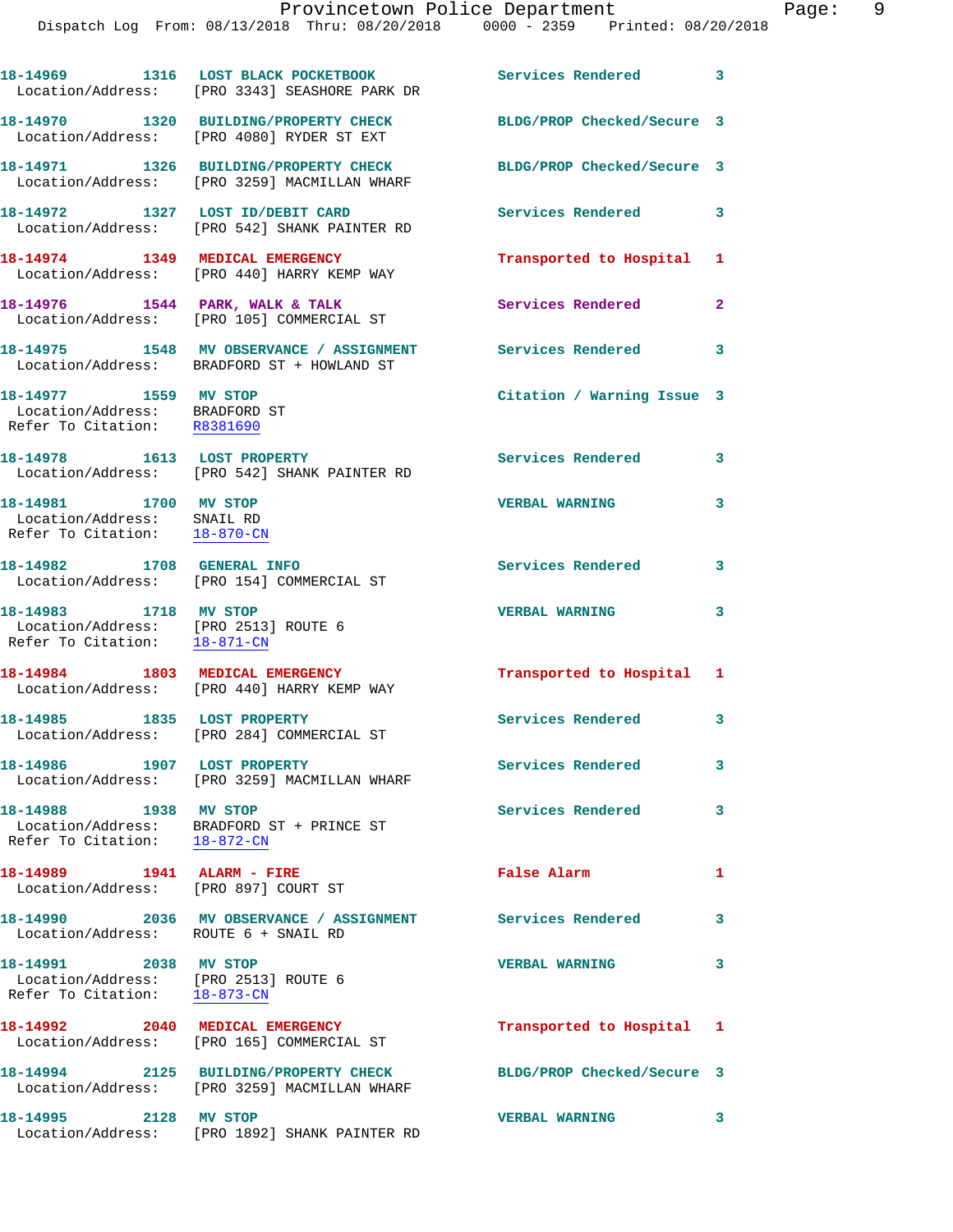|                                                                                                      | Provincetown Police Department<br>Dispatch Log From: 08/13/2018 Thru: 08/20/2018 0000 - 2359 Printed: 08/20/2018 |                            |                         |
|------------------------------------------------------------------------------------------------------|------------------------------------------------------------------------------------------------------------------|----------------------------|-------------------------|
| Refer To Citation: 18-874-CN                                                                         |                                                                                                                  |                            |                         |
|                                                                                                      | 18-14996 2136 BUILDING/PROPERTY CHECK BLDG/PROP Checked/Secure 3<br>Location/Address: [PRO 3033] COMMERCIAL ST   |                            |                         |
|                                                                                                      | 18-14997 2136 BUILDING/PROPERTY CHECK<br>Location/Address: [PRO 182] COMMERCIAL ST                               | BLDG/PROP Checked/Secure 3 |                         |
| 18-14998 2143 MV STOP<br>Refer To Citation: 18-875-CN                                                | Location/Address: [PRO 539] SHANK PAINTER RD                                                                     | <b>VERBAL WARNING</b>      | 3                       |
| 18-14999 2153 MV STOP<br>Location/Address: [PRO 2521] ROUTE 6<br>Refer To Citation: <u>18-876-CN</u> |                                                                                                                  | <b>VERBAL WARNING</b>      | 3                       |
|                                                                                                      | 18-15000 2158 DISTURBANCE - FIGHT / ARGUMENT Services Rendered<br>Location/Address: [PRO 146] COMMERCIAL ST      |                            | 1                       |
|                                                                                                      | 18-15001 2159 MEDICAL EMERGENCY<br>Location/Address: [PRO 542] SHANK PAINTER RD                                  | Transported to Hospital    | 1                       |
|                                                                                                      | 18-15002 2216 MEDICAL EMERGENCY<br>Location/Address: [PRO 3456] RYDER ST EXT                                     | Transported to Hospital    | 1                       |
| 18-15004 2238 NOISE COMPLAINT<br>Location/Address: [PRO 2] ALDEN ST                                  |                                                                                                                  | Services Rendered          | 3                       |
|                                                                                                      | 18-15005 2321 BUILDING/PROPERTY CHECK<br>Location/Address: [PRO 182] COMMERCIAL ST                               | BLDG/PROP Checked/Secure 3 |                         |
| 18-15006 2330 MEDICAL EMERGENCY<br>Location/Address: [PRO 484] MASONIC PL                            |                                                                                                                  | Transported to Hospital    | 1                       |
| 18-15009 2354 TRESPASS<br>Location/Address: [PRO 484] MASONIC PL                                     |                                                                                                                  | SPOKEN TO                  | $\overline{\mathbf{2}}$ |
| For Date: $08/16/2018$ - Thursday                                                                    |                                                                                                                  |                            |                         |
| 18-15008<br>Location/Address:                                                                        | 0003 BUILDING/PROPERTY CHECK<br>[PRO 530] SHANK PAINTER RD                                                       | BLDG/PROP Checked/Secure 3 |                         |
| 18-15012<br>Location/Address:                                                                        | 0009 SERVICE CALL - POLICE<br>[PRO 3443] COMMERCIAL ST                                                           | SPOKEN TO                  | 3                       |
| Location/Address: [PRO 484] MASONIC PL                                                               | 18-15013  0027 DISTURBANCE - FIGHT / ARGUMENT                                                                    | SPOKEN TO                  | 1                       |
| 18-15015<br>Location/Address:                                                                        | 0053 MV STOP<br>RYDER ST                                                                                         | <b>VERBAL WARNING</b>      | 3                       |

Refer To Citation: 18-878-CN

**18-15016 0111 GENERAL INFO Services Rendered 3**  Location/Address: CARVER ST + COMMERCIAL ST

**18-15017 0139 MV VANDALISM SPOKEN TO 2**  Location/Address: [PRO 3259] MACMILLAN WHARF

**18-15018 0200 BUILDING/PROPERTY CHECK Services Rendered 3**  Location/Address: [PRO 3430] COMMERCIAL ST

**18-15020 0243 BUILDING/PROPERTY CHECK Services Rendered 3**  Location/Address: [PRO 521] ROUTE 6

**18-15021 0304 MEDICAL EMERGENCY Services Rendered 1**  Location/Address: [PRO 542] SHANK PAINTER RD Refer To P/C: 18-177-AR

**18-15023 0402 MEDICAL EMERGENCY Transported to Hospital 1**  Location/Address: [PRO 2977] COMMERCIAL ST

Page:  $10$ <br> $2018$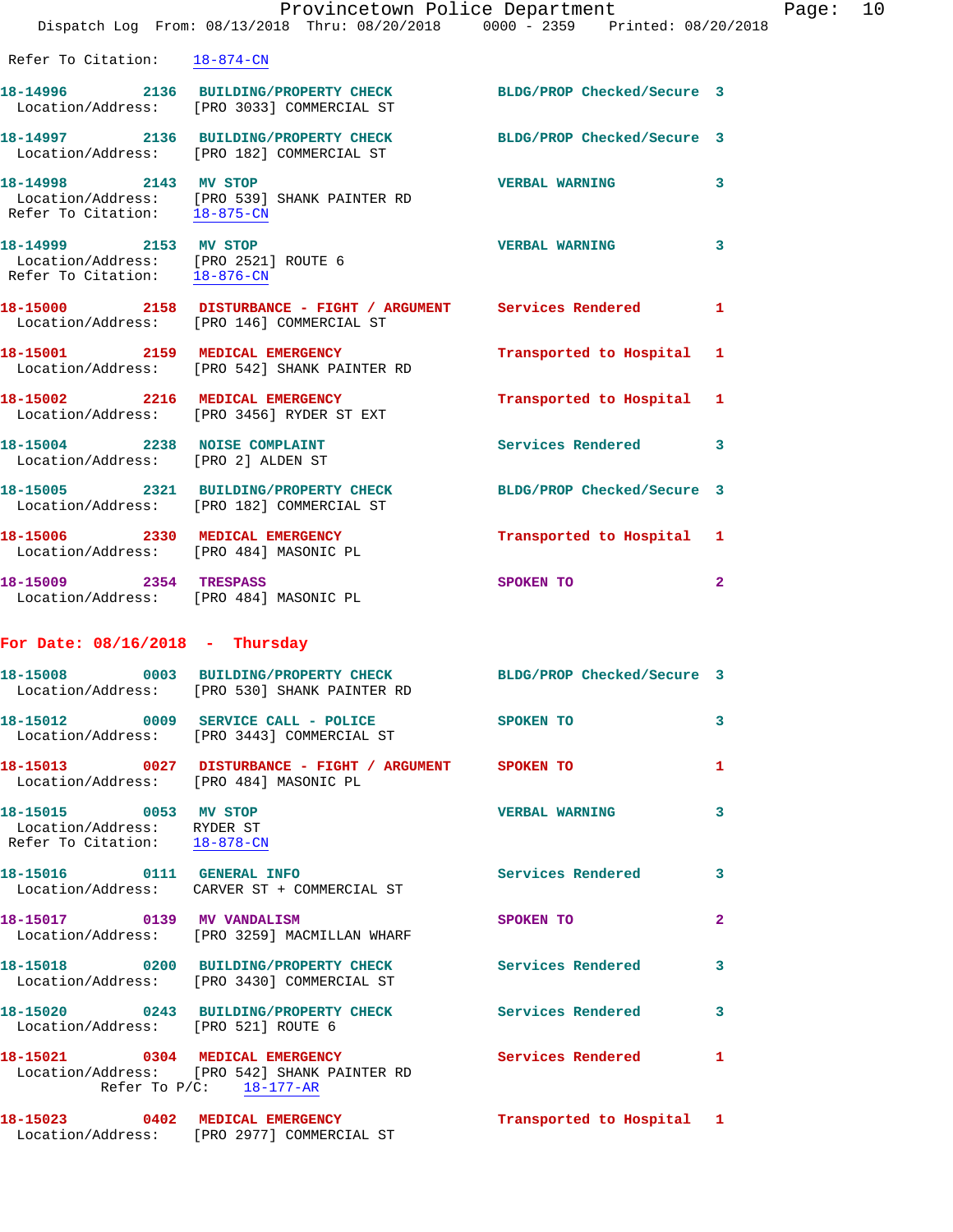|                                                           | 18-15024 0534 MEDICAL EMERGENCY<br>Location/Address: [PRO 348] COMMERCIAL ST                                   | Transported to Hospital 1 |                |  |
|-----------------------------------------------------------|----------------------------------------------------------------------------------------------------------------|---------------------------|----------------|--|
|                                                           | 18-15025 0539 MEDICAL EMERGENCY<br>Location/Address: [PRO 699] AUNT SUKEYS WAY                                 | Transported to Hospital 1 |                |  |
|                                                           | 18-15026 0602 SERVICE CALL - POLICE<br>Location/Address: [PRO 516] RACE POINT RD                               | Services Rendered         | 3<br>1         |  |
| 18-15028 0709 MV COLLISION<br>Refer To Accident: 18-99-AC | Location/Address: FRANKLIN ST + COMMERCIAL ST                                                                  | Vehicle Towed             | 1              |  |
|                                                           | 18-15029 0728 PET PANTRY<br>Location/Address: [PRO 3296] SHANK PAINTER RD                                      | Services Rendered         | 3              |  |
| 18-15030 0758 911 - GENERAL                               | Location/Address: [PRO 2562] COMMERCIAL ST                                                                     | Services Rendered         | 1              |  |
|                                                           | 18-15031 0803 911 - GENERAL<br>Location/Address: [PRO 63] BRADFORD ST EXT                                      | Services Rendered         | 1              |  |
|                                                           | 18-15034 0840 PARK, WALK & TALK<br>Location/Address: [PRO 223] COMMERCIAL ST                                   | Services Rendered         | $\overline{a}$ |  |
|                                                           | 18-15035 0842 BUILDING/PROPERTY CHECK BLDG/PROP Checked/Secure 3<br>Location/Address: [PRO 2500] COMMERCIAL ST |                           |                |  |
| 18-15036 0846 FOLLOW UP                                   | Location/Address: [PRO VNEW] HOWLAND ST                                                                        | Services Rendered         | $\mathbf{2}$   |  |
|                                                           | 18-15033 0848 BUILDING/PROPERTY CHECK Services Rendered<br>Location/Address: [PRO 2898] JEROME SMITH RD        |                           | 3              |  |
|                                                           | 18-15037 0850 PARK, WALK & TALK<br>Location/Address: [PRO 3405] COMMERCIAL ST                                  | Services Rendered         | $\mathbf{2}$   |  |
| 18-15038 0904 ALARM - FIRE                                | Location/Address: [PRO 2702] COMMERCIAL ST                                                                     | Services Rendered         | 1              |  |
|                                                           | 18-15039 0946 MV COMPLAINT<br>Location/Address: [PRO 447] JEROME SMITH RD                                      | Services Rendered         | $\mathbf{2}$   |  |
| 18-15040 0954 ANIMAL CALL                                 | Location/Address: [PRO 637] BRADFORD ST                                                                        | Services Rendered         | $\mathbf{2}$   |  |
| 18-15041 0959 BIKE RETURN                                 | Location/Address: [PRO 3746] BRADFORD ST EXT                                                                   | Services Rendered         | $\mathbf{2}$   |  |
| 18-15042 1000 DRONE USE                                   | Location/Address: [PRO 149] COMMERCIAL ST                                                                      | Services Rendered         | $\mathbf{2}$   |  |
|                                                           | 18-15044 1032 SERVICE CALL - POLICE<br>Location/Address: [PRO 442] HARRY KEMP WAY                              | <b>Services Rendered</b>  | 3              |  |
| 18-15045 1037 LOST EYEGLASSES                             | Location/Address: [PRO 542] SHANK PAINTER RD                                                                   | <b>Services Rendered</b>  | 3              |  |
|                                                           |                                                                                                                |                           |                |  |
| 18-15046 1038 LOT CHECK/DOGS                              | Location/Address: [PRO 3296] SHANK PAINTER RD                                                                  | Services Rendered         | $\mathbf{2}$   |  |
| 18-15047 1042 ANIMAL CALL                                 | Location/Address: [PRO 1320] COMMERCIAL ST                                                                     | Services Rendered         | $\overline{a}$ |  |
|                                                           | 18-15048 1058 PARK, WALK & TALK<br>Location/Address: [PRO 146] COMMERCIAL ST                                   | Services Rendered         | $\mathbf{2}$   |  |

**18-15050 1119 TRAFFIC CONTROL Services Rendered 3** 

Location/Address: LAW ST + COMMERCIAL ST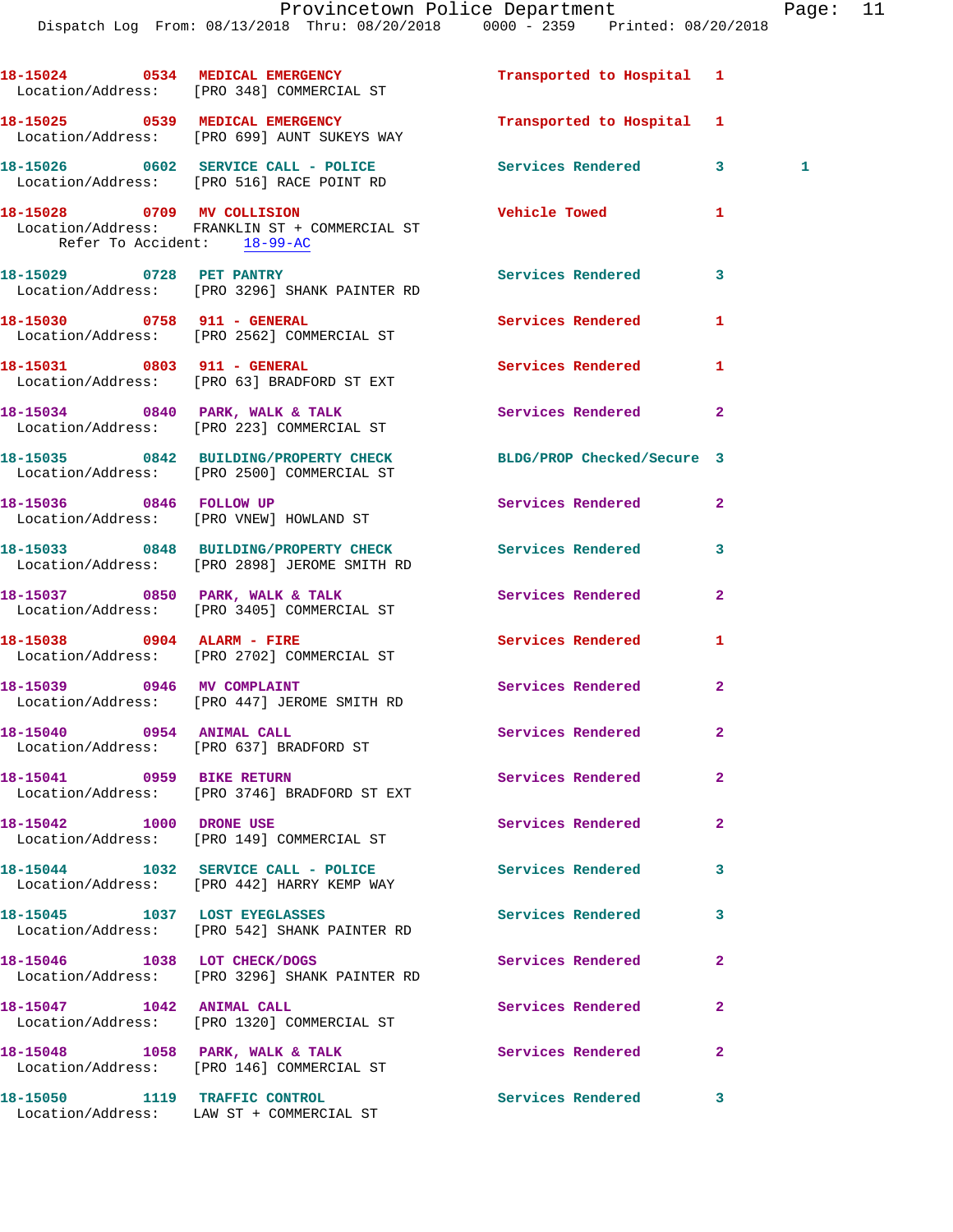|                                                        | Dispatch Log From: 08/13/2018 Thru: 08/20/2018 0000 - 2359 Printed: 08/20/2018                                    | Provincetown Police Department |              | Page: 12 |  |
|--------------------------------------------------------|-------------------------------------------------------------------------------------------------------------------|--------------------------------|--------------|----------|--|
| 18-15051 1119 FOLLOW UP<br>Refer To Accident: 18-97-AC | Location/Address: [PRO 3296] SHANK PAINTER RD                                                                     | FOLLOW UP                      | $\mathbf{2}$ |          |  |
|                                                        | 18-15052 1131 LOST SILVER BRACELET Services Rendered<br>Location/Address: [PRO 542] SHANK PAINTER RD              |                                | 3            |          |  |
|                                                        | 18-15053 1138 LOST BLACK POUCH<br>Location/Address: [PRO 146] COMMERCIAL ST                                       | Services Rendered              | 3            |          |  |
|                                                        | 18-15055 1157 LOST HONDA KEY SET<br>Location/Address: [PRO 542] SHANK PAINTER RD                                  | Services Rendered              | 3            |          |  |
| Refer To Citation: 18-879-CN                           | 18-15056 1159 MV STOP<br>Location/Address: COOK ST + BRADFORD ST                                                  | <b>VERBAL WARNING</b>          | 3            |          |  |
|                                                        | 18-15054 1209 MV OBSERVANCE / ASSIGNMENT Citation / Warning Issue 3<br>Location/Address: BRADFORD ST + HOWLAND ST |                                |              |          |  |
|                                                        | 18-15057 1210 PARKING COMPLAINT<br>Location/Address: [PRO 455] COMMERCIAL ST                                      | Services Rendered 3            |              |          |  |
|                                                        | 18-15058 1227 MEDICAL EMERGENCY<br>Location/Address: [PRO 2539] RYDER ST EXT                                      | Transported to Hospital 1      |              |          |  |
|                                                        | 18-15059 1237 LANDLORD / TENANT<br>Location/Address: [PRO 376] COMMERCIAL ST                                      | Services Rendered              | $\mathbf{2}$ |          |  |
|                                                        | 18-15060 1240 PARKING COMPLAINT<br>Location/Address: [PRO 2142] COMMERCIAL ST                                     | Services Rendered              | 3            |          |  |
| 18-15061 1243 LOST WALLET                              | Location/Address: [PRO 542] SHANK PAINTER RD                                                                      | Services Rendered              | 3            |          |  |
| Location/Address: [TRU] MOSES WAY                      | 18-15062 1246 ASSIST DEPARTMENT / MUTUAL AID Referred to Other Agency 3                                           |                                |              |          |  |
| 18-15064 1315 HAZARDS                                  | Location/Address: [PRO 3456] RYDER ST EXT                                                                         | Services Rendered              | $\mathbf{2}$ |          |  |
| Location/Address: [PRO 2284] MACMILLAN                 | 18-15065 1341 MEDICAL EMERGENCY                                                                                   | <b>PATIENT REFUSAL</b>         | 1            |          |  |
|                                                        | 18-15066 1401 MEDICAL EMERGENCY<br>Location/Address: [PRO 2543] MACMILLAN WHARF                                   | PATIENT REFUSAL                | 1            |          |  |
|                                                        | 18-15067 1431 MEDICAL EMERGENCY<br>Location/Address: [PRO 146] COMMERCIAL ST                                      | Services Rendered              | 1            |          |  |
| 18-15068 1456 HAZARDS                                  | Location/Address: [PRO 3430] COMMERCIAL ST                                                                        | No Action Required             | $\mathbf{2}$ |          |  |
| 18-15069 1504 PARADE                                   | Location/Address: [PRO 3430] COMMERCIAL ST                                                                        | Services Rendered              | $\mathbf{2}$ |          |  |
|                                                        | 18-15070 1513 MEDICAL EMERGENCY<br>Location/Address: [PRO 210] COMMERCIAL ST                                      | Services Rendered              | 1            |          |  |
|                                                        | 18-15071 1534 HAZARDS<br>Location/Address: [PRO 2499] RACE POINT RD                                               | Services Rendered              | 2            |          |  |
|                                                        | 18-15072 1603 PARKING COMPLAINT<br>Location/Address: [PRO 571] ALDEN ST                                           | Citation / Warning Issue 3     |              |          |  |
|                                                        | 18-15073 1610 MEDICAL EMERGENCY<br>Location/Address: [PRO 399] COMMERCIAL ST                                      | Services Rendered 1            |              |          |  |
|                                                        | 18-15075 1626 MEDICAL EMERGENCY<br>Location/Address: [PRO 196] COMMERCIAL ST                                      | Services Rendered 1            |              |          |  |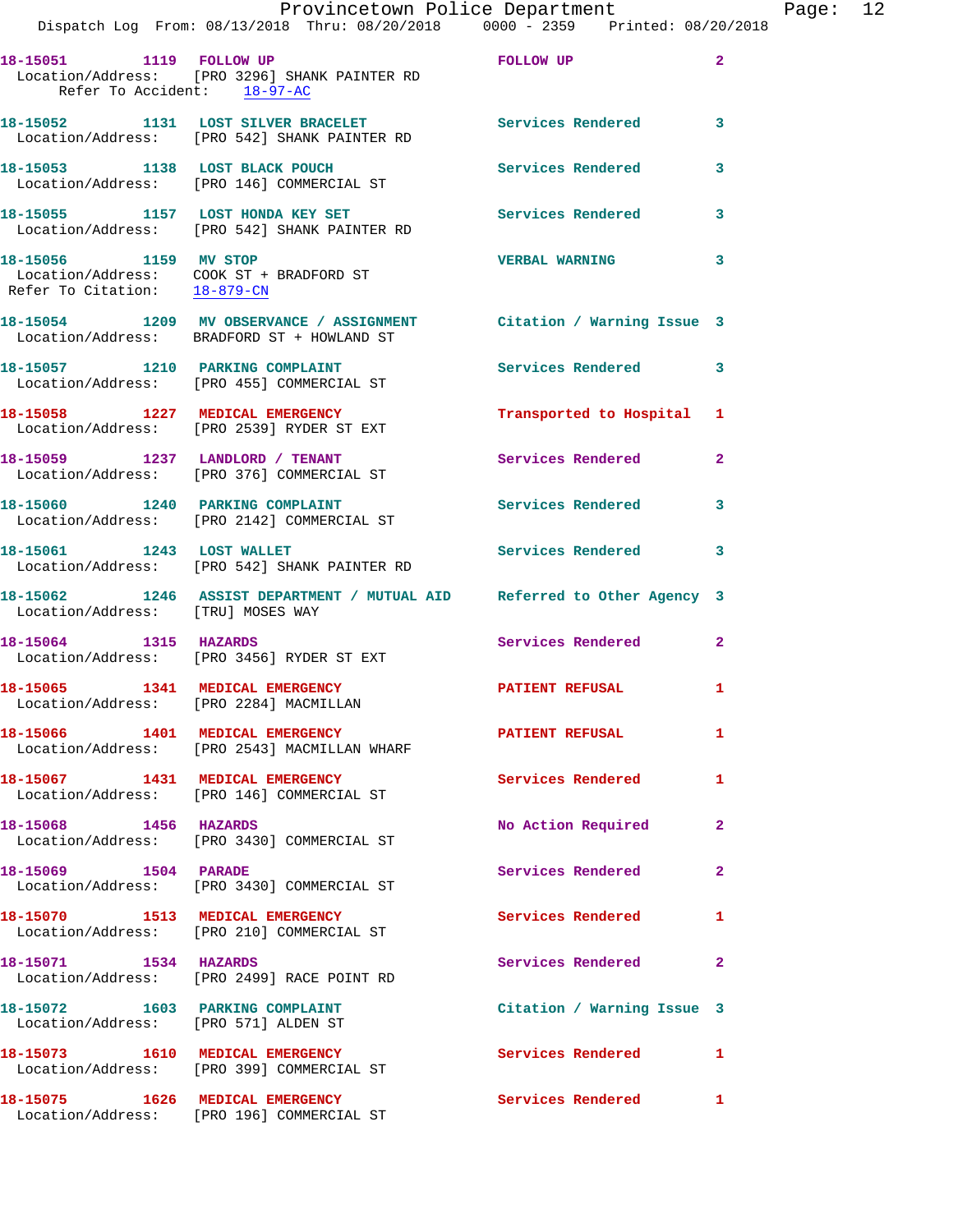|                                                                         | Provincetown Police Department<br>Dispatch Log From: 08/13/2018 Thru: 08/20/2018 0000 - 2359 Printed: 08/20/2018 |                            |   |
|-------------------------------------------------------------------------|------------------------------------------------------------------------------------------------------------------|----------------------------|---|
|                                                                         | 18-15076 1636 MEDICAL EMERGENCY<br>Location/Address: [PRO 3793] COMMERCIAL ST                                    | PATIENT REFUSAL            | 1 |
|                                                                         | 18-15077 1643 MEDICAL EMERGENCY<br>Location/Address: [PRO 542] SHANK PAINTER RD                                  | Services Rendered          | 1 |
|                                                                         | 18-15078 1656 MEDICAL EMERGENCY<br>Location/Address: [PRO 440] HARRY KEMP WAY                                    | Referred to Other Agency 1 |   |
| Refer To Field Int: 18-22-FI                                            | 18-15079 1703 MEDICAL EMERGENCY<br>Location/Address: [PRO 1952] COMMERCIAL ST                                    | <b>Services Rendered</b>   | 1 |
|                                                                         | 18-15080 1708 MEDICAL EMERGENCY<br>Location/Address: [PRO 2500] COMMERCIAL ST                                    | Referred to Other Agency 1 |   |
| 18-15081 1711 TRAFFIC CONTROL<br>Location/Address: COURT ST             |                                                                                                                  | <b>Services Rendered</b>   | 3 |
|                                                                         | 18-15082 1717 MEDICAL EMERGENCY<br>Location/Address: [PRO 602] STANDISH ST                                       | Referred to Other Agency 1 |   |
|                                                                         | 18-15083 1734 MEDICAL EMERGENCY<br>Location/Address: [PRO 146] COMMERCIAL ST                                     | <b>Services Rendered</b>   | 1 |
|                                                                         | 18-15084 1735 MEDICAL EMERGENCY<br>Location/Address: [PRO 106] COMMERCIAL ST                                     | <b>GONE ON ARRIVAL</b>     | 1 |
|                                                                         | 18-15085 1739 ANIMAL CALL<br>Location/Address: GOSNOLD ST + BRADFORD ST                                          | Citation / Warning Issue 2 |   |
|                                                                         | 18-15088 1806 DISTURBANCE - FIGHT / ARGUMENT Services Rendered<br>Location/Address: [PRO 221] COMMERCIAL ST      |                            | 1 |
| 18-15089 1812 MV STOP<br>Refer To Citation: 18-880-CN                   | Location/Address: HOWLAND ST + WILLOW DR                                                                         | <b>VERBAL WARNING</b>      | 3 |
|                                                                         | 18-15090 1831 ALARM - FIRE<br>Location/Address: [PRO 2490] PROVINCELANDS RD                                      | Services Rendered          | 1 |
| 18-15092                                                                | 1838 TRAFFIC CONTROL<br>Location/Address: [PRO 3430] COMMERCIAL ST                                               | <b>Unfounded</b>           | 3 |
| 18-15094 1902 GENERAL INFO                                              | Location/Address: [PRO 2277] BRADFORD ST                                                                         | Services Rendered          | 3 |
|                                                                         | 18-15096   1909   DISTURBANCE - FIGHT / ARGUMENT   SPOKEN TO<br>Location/Address: [PRO 165] COMMERCIAL ST        |                            | 1 |
| 18-15098 2022 ASSAULT                                                   | Location/Address: [PRO 105] COMMERCIAL ST                                                                        | SPOKEN TO                  | 1 |
| 18-15099 2031 PARKING COMPLAINT<br>Location/Address: [PRO 2479] ROUTE 6 |                                                                                                                  | Citation / Warning Issue 3 |   |
|                                                                         | 18-15100 2032 SUSPICIOUS ACTIVITY<br>Location/Address: [PRO 2539] RYDER ST EXT                                   | <b>GONE ON ARRIVAL</b>     | 2 |
|                                                                         | 18-15101 2034 MEDICAL EMERGENCY<br>Location/Address: [PRO 105] COMMERCIAL ST                                     | Referred to Other Agency 1 |   |
|                                                                         | 18-15102 2056 BUILDING/PROPERTY CHECK BLDG/PROP Checked/Secure 3<br>Location/Address: [PRO 519] RACE POINT RD    |                            |   |
|                                                                         | 18-15103 2207 MEDICAL EMERGENCY<br>Location/Address: [PRO 3222] ALDEN ST                                         | Referred to Other Agency 1 |   |
|                                                                         | 18-15104 2212 LOST PROPERTY<br>Location/Address: [PRO 1237] MILLER HILL RD                                       | <b>Services Rendered</b>   | 3 |

Page:  $13$ <br> $18$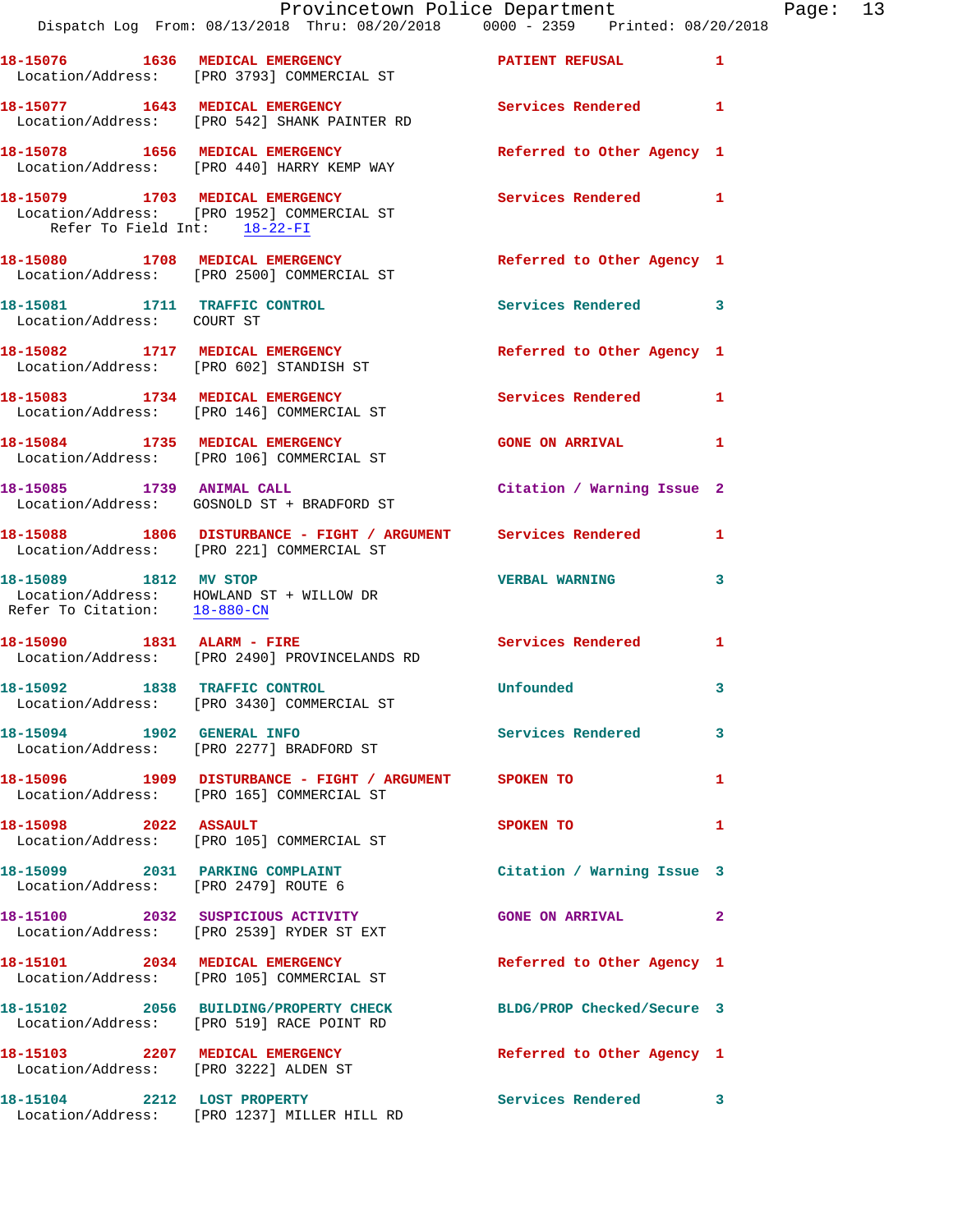|                                                       | Dispatch Log From: 08/13/2018 Thru: 08/20/2018 0000 - 2359 Printed: 08/20/2018                               | Provincetown Police Department |                | Page: 14 |  |
|-------------------------------------------------------|--------------------------------------------------------------------------------------------------------------|--------------------------------|----------------|----------|--|
|                                                       | 18-15105  2226  911 - GENERAL<br>Location/Address: [PRO 106] COMMERCIAL ST                                   | Could Not Locate 1             |                |          |  |
|                                                       | 18-15106 2236 DISORDERLY<br>Location/Address: [PRO 3443] COMMERCIAL ST                                       | <b>SPOKEN TO</b>               | 1.             |          |  |
|                                                       | 18-15107  2305  COMPLAINT - GENERAL  SPOKEN TO<br>Location/Address: [PRO 208]  COMMERCIAL ST                 |                                | 3              |          |  |
| Location/Address: [TRU] SHORE RD                      | 18-15109 2348 ASSIST DEPARTMENT / MUTUAL AID Services Rendered 3                                             |                                |                |          |  |
| Refer To Arrest: 18-181-AR<br>Refer To P/C: 18-182-AR | 18-15110 2351 MV STOP<br>Location/Address: [PRO 248] COMMERCIAL ST                                           | Arrest(s) Made                 | $\mathbf{3}$   |          |  |
|                                                       | 18-15111 2359 COMPLAINT - GENERAL SPOKEN TO<br>Location/Address: [PRO 300] COMMERCIAL ST                     |                                | 3              |          |  |
| For Date: $08/17/2018$ - Friday                       |                                                                                                              |                                |                |          |  |
|                                                       | 18-15112 0008 MEDICAL EMERGENCY Referred to Other Agency 1<br>Location/Address: [PRO 204] COMMERCIAL ST      |                                |                |          |  |
|                                                       | 18-15117 0104 MEDICAL EMERGENCY<br>Location/Address: [PRO 2977] COMMERCIAL ST                                | Transferred Custody 1          |                |          |  |
|                                                       | 18-15121 0105 PARK, WALK & TALK<br>Location/Address: [PRO 165] COMMERCIAL ST                                 | No Action Required 2           |                |          |  |
|                                                       | 18-15118 0107 PARKING COMPLAINT<br>Location/Address: [PRO 75] CAPTAIN BERTIES WAY                            | Services Rendered              | 3              |          |  |
|                                                       | Location/Address: [PRO 3276] COMMERCIAL ST                                                                   |                                | 1              |          |  |
|                                                       | 18-15122 0125 DISORDERLY<br>Location/Address: [PRO 3276] COMMERCIAL ST                                       | <b>SPOKEN TO</b>               | 1              |          |  |
| Location/Address: BRADFORD ST                         | 18-15123  0128  SUSPICIOUS ACTIVITY  Could Not Locate                                                        |                                | $\overline{2}$ |          |  |
| 18-15125 0137 HAZARDS                                 | Location/Address: [PRO 564] BAYBERRY AVE                                                                     | Could Not Locate               | $\mathbf{2}$   |          |  |
|                                                       | 18-15127 0148 NOISE COMPLAINT<br>Location/Address: [PRO 2542] COMMERCIAL ST                                  | SPOKEN TO                      | 3              |          |  |
|                                                       | 18-15128 0219 NOISE COMPLAINT<br>Location/Address: [PRO 2542] COMMERCIAL ST                                  | Could Not Locate 3             |                | 1        |  |
| Location/Address: [PRO 3992] BANGS ST                 | 18-15131 0425 NOISE COMPLAINT                                                                                | Could Not Locate               | 3              |          |  |
| 18-15132 0704 ANIMAL CALL                             | Location/Address: [PRO 542] SHANK PAINTER RD                                                                 | Services Rendered              | $\mathbf{2}$   |          |  |
|                                                       | 18-15134 0809 PARKING COMPLAINT<br>Location/Address: NELSON AVE + RACE POINT RD                              | Citation / Warning Issue 3     |                |          |  |
|                                                       | 18-15133 0815 BUILDING/PROPERTY CHECK Services Rendered<br>Location/Address: [PRO 2483] COMMERCIAL ST        |                                | 3              |          |  |
|                                                       | 18-15136  0820  ESCORT / TRANSPORT<br>Location/Address: [ORL 1] ROCK HARBOR RD<br>Refer To Arrest: 18-181-AR | Transferred Custody 3          |                |          |  |
|                                                       | 18-15137 0825 SUSPICIOUS ACTIVITY<br>Location/Address: [PRO 3296] SHANK PAINTER RD                           | Services Rendered              | $\mathbf{2}$   |          |  |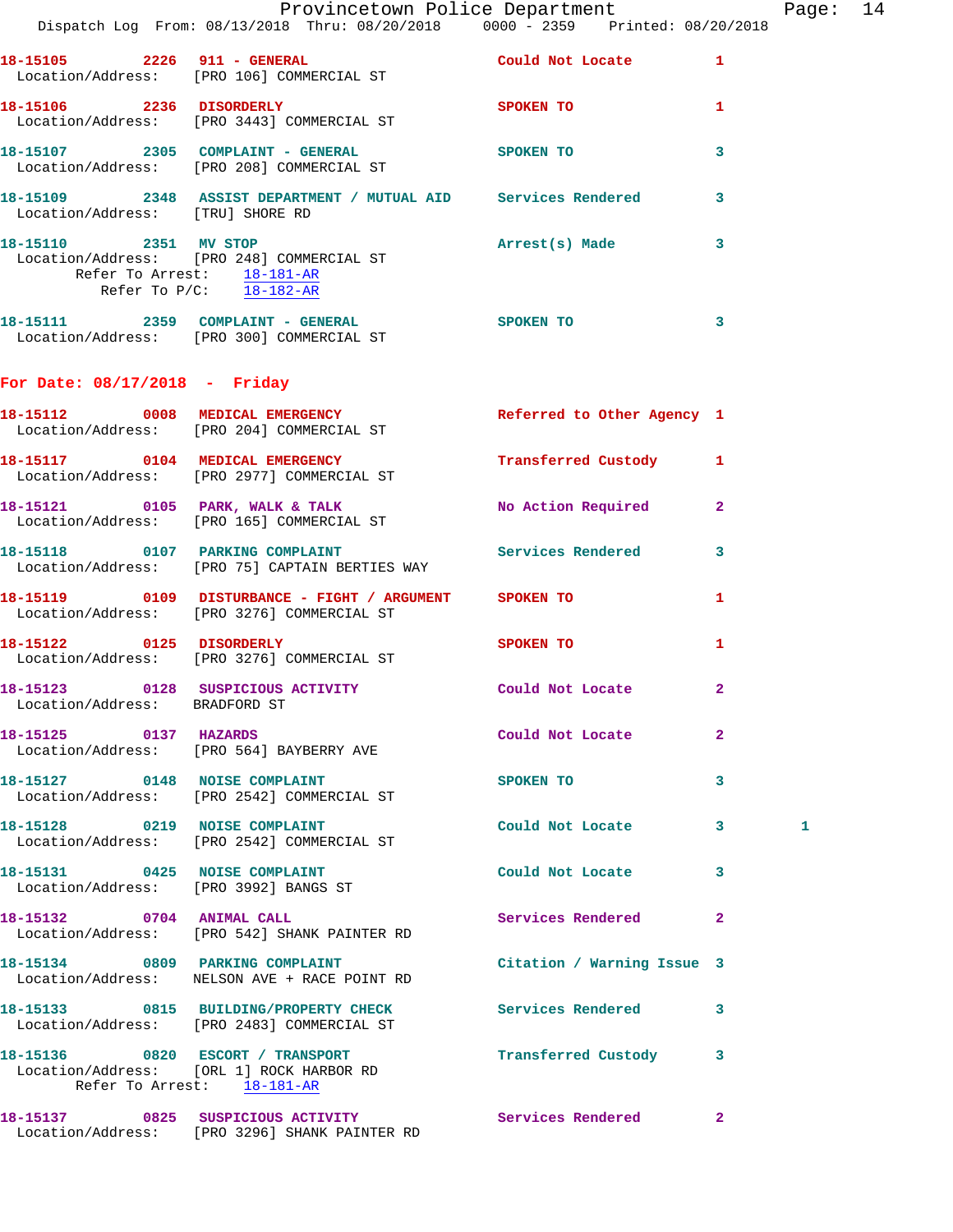| Location/Address: [PRO 94] BRADFORD ST                       | 18-15135 0827 BUILDING/PROPERTY CHECK                                                                      | Services Rendered 3       |                |
|--------------------------------------------------------------|------------------------------------------------------------------------------------------------------------|---------------------------|----------------|
|                                                              | 18-15139 0846 MEDICAL EMERGENCY<br>Location/Address: [PRO 1507] BRADFORD ST                                | Transported to Hospital 1 |                |
| 18-15140 0852 LOST PROPERTY                                  | Location/Address: [PRO 542] SHANK PAINTER RD                                                               | Services Rendered         | 3              |
|                                                              | 18-15142 0918 PARKING COMPLAINT<br>Location/Address: [PRO 526] RYDER ST EXT                                | <b>Services Rendered</b>  | 3              |
|                                                              | 18-15144 0953 MEDICAL EMERGENCY<br>Location/Address: [PRO 440] HARRY KEMP WAY                              | Transported to Hospital 1 |                |
| 18-15145 0956 MV STOP                                        | Location/Address: BRADFORD ST + COURT ST<br>Refer To Citation: $\frac{18-881-CN}{18-881-CN}$               | <b>VERBAL WARNING</b>     | 3              |
| 18-15146 1001 LOST PROPERTY                                  | Location/Address: [PRO 542] SHANK PAINTER RD                                                               | Services Rendered 3       |                |
|                                                              | 18-15148 1042 LOST PROPERTY<br>Location/Address: [PRO 542] SHANK PAINTER RD                                | Services Rendered         | 3              |
| Location/Address: [PRO 2521] ROUTE 6                         | 18-15149 1056 MV OBSERVANCE / ASSIGNMENT No Action Required                                                |                           | 3              |
| 18-15151 1106 FIRE - OTHER<br>Location/Address: BAYBERRY AVE |                                                                                                            | Extinguished              | $\mathbf{1}$   |
| 18-15153 1118 MV COLLISION<br>Refer To Accident: 18-100-AC   | Location/Address: [PRO 1952] COMMERCIAL ST                                                                 | Vehicle Towed             | $\mathbf{1}$   |
| 18-15155 1127 BY-LAW VIOLATION                               | Location/Address: ROUTE 6 + SHANK PAINTER RD                                                               | SPOKEN TO                 | $\mathbf{2}$   |
| 18-15156 1134 HAZARDS                                        | Location/Address: [PRO 3094] COMMERCIAL ST                                                                 | Services Rendered         | $\mathbf{2}$   |
| 18-15157 1138 MV DISABLED                                    | Location/Address: [PRO 105] COMMERCIAL ST                                                                  | Vehicle Towed             | $\overline{2}$ |
| 18-15160 1201 MEDICAL EMERGENCY                              | Location/Address: [PRO 440] HARRY KEMP WAY                                                                 | Transported to Hospital 1 |                |
| Location/Address: [PRO 80] CARVER ST                         |                                                                                                            | SPOKEN TO                 | 3              |
|                                                              | 18-15165 1254 BUILDING/PROPERTY CHECK Services Rendered 3<br>Location/Address: [PRO 2206] PILGRIMS LANDING |                           |                |
|                                                              | 18-15167 1307 PARK, WALK & TALK<br>Location/Address: [PRO 2898] JEROME SMITH RD                            | Services Rendered         | $\overline{2}$ |
|                                                              | 18-15169 1314 MV OBSERVANCE / ASSIGNMENT VERBAL WARNING<br>Location/Address: HOWLAND ST + BRADFORD ST      |                           | 3              |
|                                                              | 18-15171 1315 PARK, WALK & TALK<br>Location: [PRO 3431] LOPES SQUARE                                       | No Action Required        | $\mathbf{2}$   |
|                                                              | 18-15174 1334 LOST PROPERTY<br>Location/Address: [PRO 3726] CARVER ST                                      | Services Rendered         | 3              |
|                                                              | 18-15175 1342 MEDICAL EMERGENCY<br>Location/Address: [PRO 440] HARRY KEMP WAY                              | Transported to Hospital 1 |                |
|                                                              | 18-15176 1401 SUSPICIOUS ACTIVITY<br>Location/Address: [PRO 539] SHANK PAINTER RD                          | SPOKEN TO                 | $\overline{2}$ |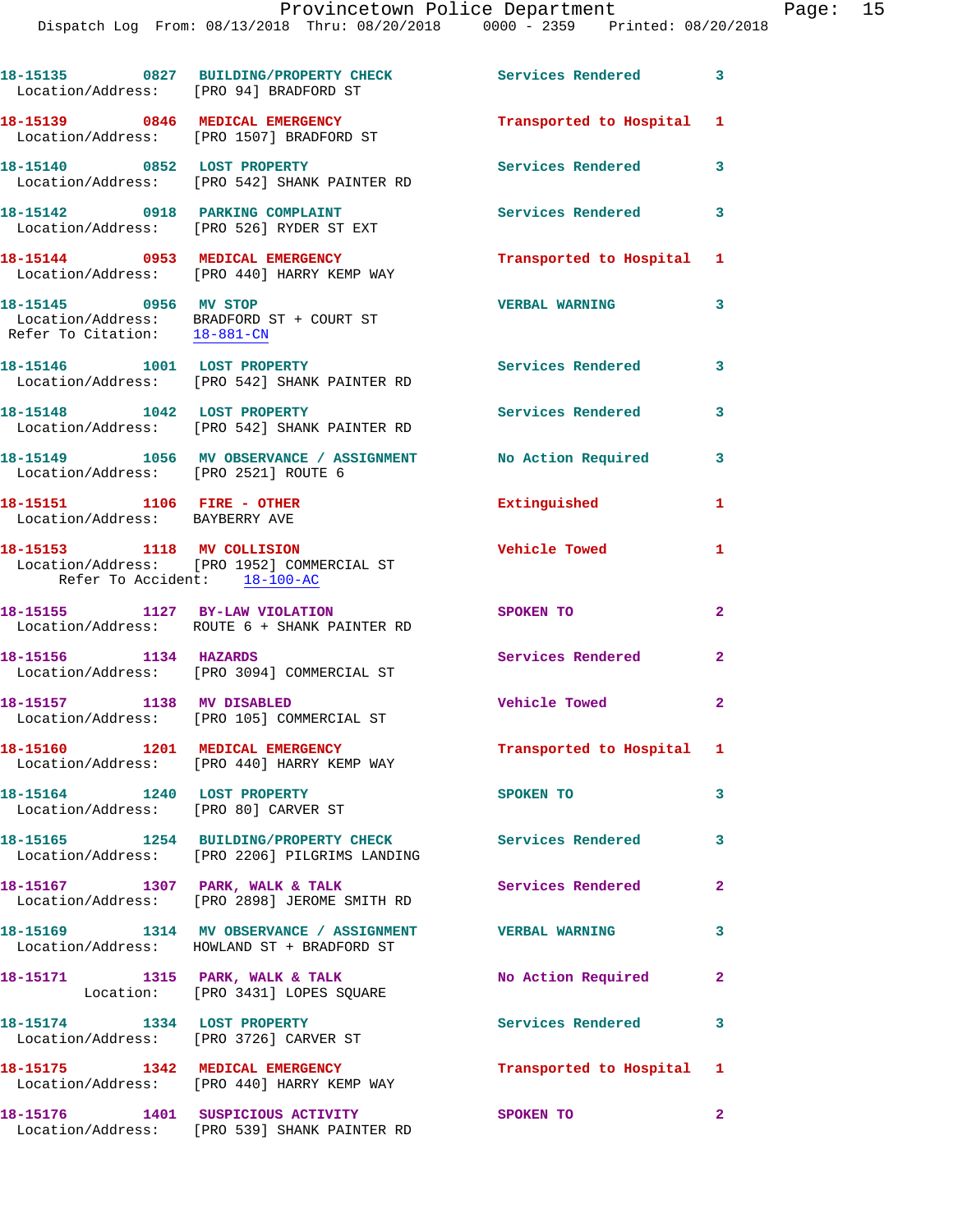18-15179 1434 SERVICE CALL - POLICE 3 Services Rendered 3 Location/Address: [PRO 542] SHANK PAINTER RD 18-15181 1536 PARK, WALK & TALK **1886 Services Rendered** 2 Location/Address: [PRO 105] COMMERCIAL ST **18-15183 1537 LARCENY / FORGERY / FRAUD Services Rendered 2**  Location/Address: HENSCHE LN 18-15184 1614 NOISE COMPLAINT **18-15184** Services Rendered 3 Location/Address: [PRO 312] COMMERCIAL ST **18-15185 1616 MV COLLISION Services Rendered 1 1**  Location/Address: [PRO 526] RYDER ST EXT Refer To Accident: 18-101-AC 18-15186 1627 PARKING COMPLAINT **Services Rendered** 3 Location/Address: [PRO 1045] PEARL ST **18-15187 1641 MV OPERATIONS COMPLAINT Could Not Locate 2**  Location/Address: RYDER ST + BRADFORD ST **18-15188 1708 BUILDING/PROPERTY CHECK BLDG/PROP Checked/Secure 3**  Location/Address: [PRO 519] RACE POINT RD **18-15189 1728 LARCENY / FORGERY / FRAUD Services Rendered 2**  Location/Address: [PRO 357] COMMERCIAL ST **18-15190 1757 MV COMPLAINT Services Rendered 2**  Location/Address: [PRO 1238] MILLER HILL RD **18-15192 1830 MEDICAL EMERGENCY Transported to Hospital 1**  Location/Address: [PRO 440] HARRY KEMP WAY **18-15194 1932 LOST KEYS Services Rendered 3**  Location/Address: [PRO 542] SHANK PAINTER RD **18-15196 1947 LOOSE DOG Services Rendered 2 1**  Location/Address: [PRO 1156] WINSLOW ST **18-15197 2031 BUILDING/PROPERTY CHECK BLDG/PROP Checked/Secure 3**  Location/Address: [PRO 3259] MACMILLAN WHARF **18-15198 2057 HAZARDS Services Rendered 2**  Location/Address: [PRO 2977] COMMERCIAL ST **18-15200 2126 DISTURBANCE - FIGHT / ARGUMENT Services Rendered 1**  Location/Address: [PRO 2859] BRADFORD ST **18-15201 2136 MV STOP VERBAL WARNING 3**  Location/Address: RYDER ST + COMMERCIAL ST Refer To Citation: 18-883-CN **18-15202 2152 MEDICAL EMERGENCY PATIENT REFUSAL 1**  Location/Address: [PRO 2605] COMMERCIAL ST **18-15203** 2217 BAR CHECK Services Rendered 2 Location/Address: [PRO 208] COMMERCIAL ST **18-15205 2247 HARASSMENT / THREATS SPOKEN TO 2**  Location/Address: [PRO 413] CONWELL ST 18-15208 2311 PARK, WALK & TALK **No Action Required** 2 Location: DOWN TOWN **18-15209 2326 BUILDING/PROPERTY CHECK BLDG/PROP Checked/Secure 3**  Location/Address: [PRO 182] COMMERCIAL ST **18-15210 2329 BUILDING/PROPERTY CHECK BLDG/PROP Checked/Secure 3** 

Location/Address: [PRO 3033] COMMERCIAL ST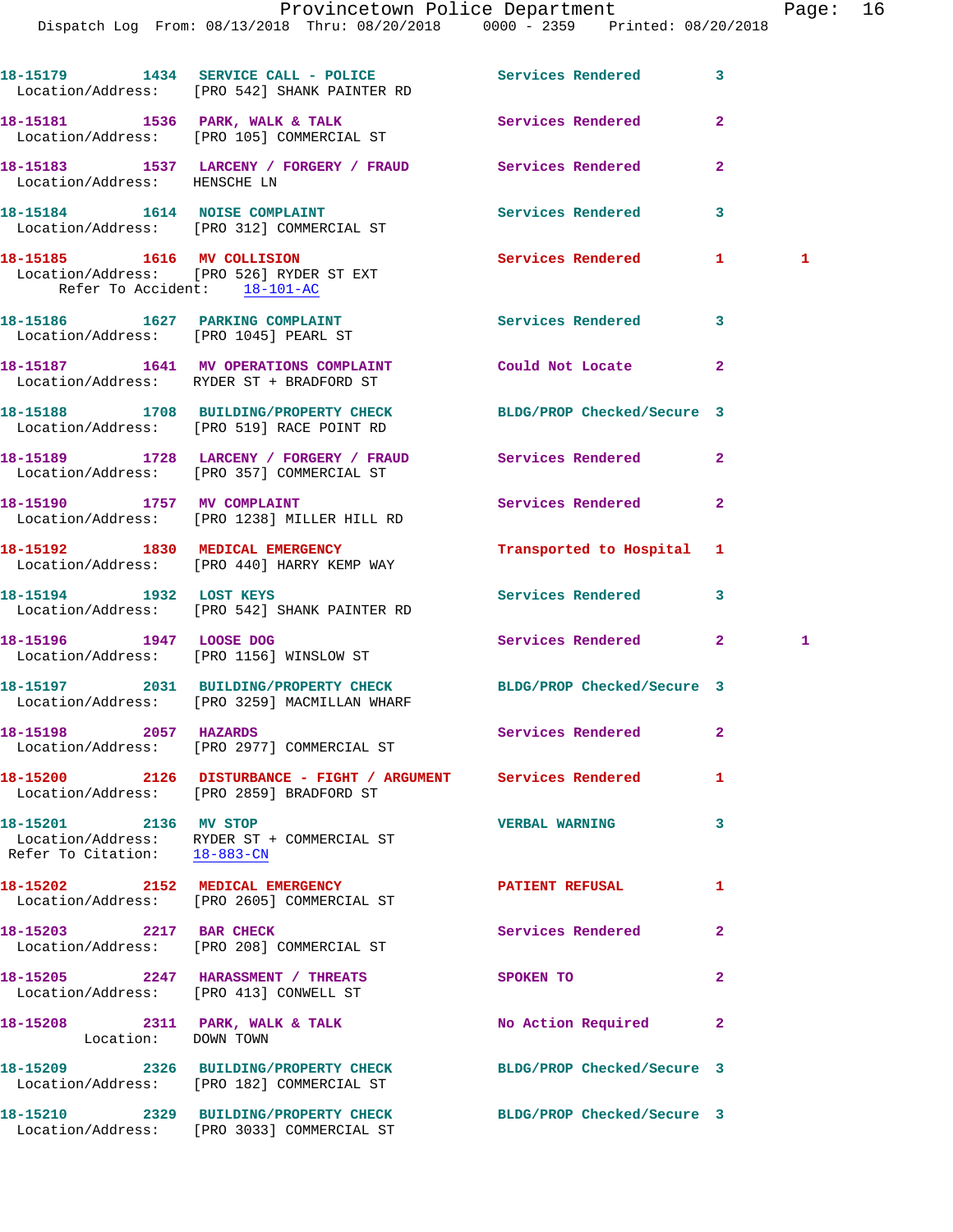|                                                                        | 18-15211 2340 NOISE COMPLAINT<br>Location/Address: [PRO 1590] PEARL ST                                 | SPOKEN TO                            | $\overline{\mathbf{3}}$ |
|------------------------------------------------------------------------|--------------------------------------------------------------------------------------------------------|--------------------------------------|-------------------------|
|                                                                        | 18-15212 2352 PARK, WALK & TALK<br>Location/Address: [PRO 3870] COMMERCIAL ST                          | Services Rendered 2                  |                         |
| For Date: $08/18/2018$ - Saturday                                      |                                                                                                        |                                      |                         |
|                                                                        | 18-15213 0007 MV COMPLAINT<br>Location/Address: [PRO 1953] COMMERCIAL ST                               | SPOKEN TO                            | $\mathbf{2}$            |
| 18-15214 0015 BAR CHECK                                                | Location/Address: [PRO 2737] COMMERCIAL ST                                                             | No Action Required                   | $\mathbf{2}$            |
| 18-15215 0016 BAR CHECK                                                | Location/Address: [PRO 272] COMMERCIAL ST                                                              | No Action Required                   | $\mathbf{2}$            |
| 18-15216 0017 BAR CHECK                                                | Location/Address: [PRO 2832] COMMERCIAL ST                                                             | No Action Required                   | $\mathbf{2}$            |
| 18-15217 0021 BAR CHECK                                                | Location/Address: [PRO 399] COMMERCIAL ST                                                              | No Action Required                   | $\mathbf{2}$            |
| 18-15218 0022 BAR CHECK                                                | Location/Address: [PRO 3443] COMMERCIAL ST                                                             | No Action Required                   | $\overline{2}$          |
| 18-15219 0030 BAR CHECK                                                | Location/Address: [PRO 208] COMMERCIAL ST                                                              | No Action Required                   | $\mathbf{2}$            |
|                                                                        | 18-15220 0055 MV OBSERVANCE / ASSIGNMENT Services Rendered<br>Location/Address: BRADFORD ST + RYDER ST |                                      | $\overline{\mathbf{3}}$ |
|                                                                        | 18-15222 0110 BUILDING/PROPERTY CHECK<br>Location/Address: [PRO 3259] MACMILLAN WHARF                  | Services Rendered 3                  |                         |
|                                                                        | 18-15223 0111 TRAFFIC CONTROL<br>Location/Address: [PRO 165] COMMERCIAL ST                             | <b>Services Rendered</b>             | $\overline{\mathbf{3}}$ |
| Location/Address: ROUTE 6 + SNAIL RD                                   | 18-15224 0135 MV OBSERVANCE / ASSIGNMENT Services Rendered 3                                           |                                      |                         |
| 18-15225 0149 MV STOP<br>Refer To Citation: T1244205                   | Location/Address: BRADFORD ST + CARVER ST                                                              | Citation / Warning Issue 3           |                         |
| Refer To Citation: 18-884-CN                                           | Location/Address: [PRO 395] COMMERCIAL ST                                                              | <b>VERBAL WARNING</b>                | 3                       |
| 18-15227 0221 ASSIST CITIZEN<br>Location/Address: [PRO 37] BRADFORD ST |                                                                                                        | <b>Services Rendered</b><br>$\sim$ 3 |                         |
| 18-15228 0223 MV STOP                                                  | Location/Address: [PRO 395] COMMERCIAL ST<br>Refer To Citation: T1244206                               | Citation / Warning Issue 3           |                         |
|                                                                        | 18-15229 0242 MISSING PERSON<br>Location/Address: [PRO 208] COMMERCIAL ST                              | SPOKEN TO                            | 1                       |
| 18-15230 0251 NOISE COMPLAINT                                          | Location/Address: [PRO 116] COMMERCIAL ST                                                              | SPOKEN TO                            | 3                       |
|                                                                        | 18-15231 0339 BUILDING/PROPERTY CHECK<br>Location/Address: [PRO 1778] SHANK PAINTER RD                 | BLDG/PROP Checked/Secure 3           |                         |
|                                                                        | 18-15232 0342 BUILDING/PROPERTY CHECK<br>Location/Address: [PRO 545] SHANK PAINTER RD                  | BLDG/PROP Checked/Secure 3           |                         |
| 18-15233 0347 NOISE COMPLAINT                                          |                                                                                                        | SPOKEN TO                            | 3                       |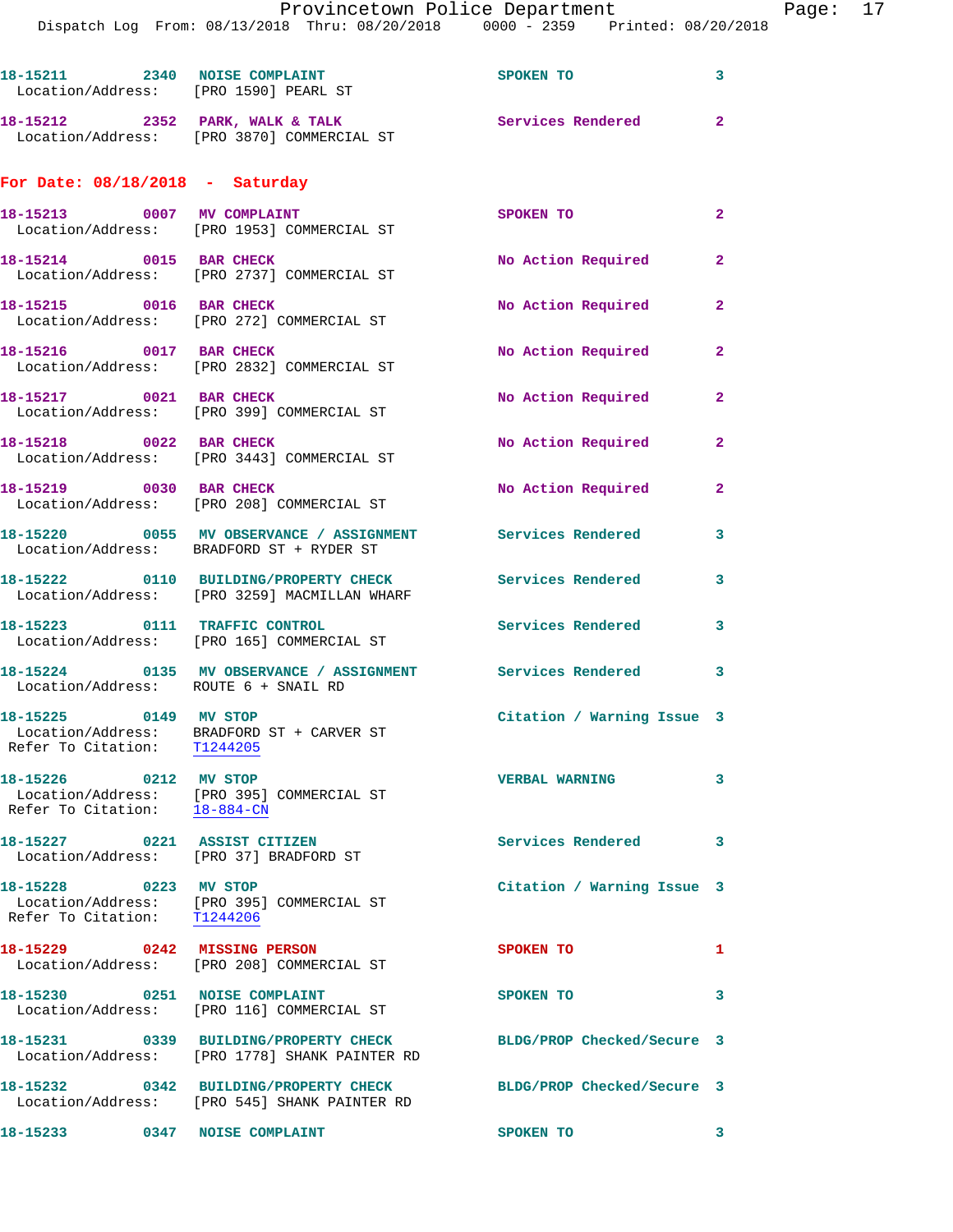|                                                       | Provincetown Police Department The Rage: 18<br>Dispatch Log From: 08/13/2018 Thru: 08/20/2018 0000 - 2359 Printed: 08/20/2018      |                            |              |  |
|-------------------------------------------------------|------------------------------------------------------------------------------------------------------------------------------------|----------------------------|--------------|--|
|                                                       | Location/Address: [PRO 116] COMMERCIAL ST                                                                                          |                            |              |  |
|                                                       | 18-15234 0421 BUILDING/PROPERTY CHECK Services Rendered 3<br>Location/Address: [PRO 3259] MACMILLAN WHARF                          |                            |              |  |
|                                                       | 18-15235 0423 MV COMPLAINT<br>Location/Address: [PRO 2489] BRADFORD ST                                                             | Services Rendered 2        |              |  |
|                                                       | 18-15237 0512 BUILDING/PROPERTY CHECK BLDG/PROP Checked/Secure 3<br>Location/Address: [PRO 379] COMMERCIAL ST                      |                            |              |  |
|                                                       | 18-15238     0529 MV OBSERVANCE / ASSIGNMENT      Services Rendered      3<br>Location/Address:   RACE POINT RD + SEASHORE PARK DR |                            |              |  |
|                                                       |                                                                                                                                    |                            |              |  |
|                                                       | 18-15240 0621 BUILDING/PROPERTY CHECK Services Rendered 3<br>Location/Address: [PRO 2490] PROVINCELANDS RD                         |                            |              |  |
| 18-15241 0621 MV STOP<br>Refer To Citation: 18-885-CN | Location/Address: [PRO 3296] SHANK PAINTER RD                                                                                      | <b>VERBAL WARNING</b>      | $\mathbf{3}$ |  |
|                                                       | 18-15242 0735 LARCENY / FORGERY / FRAUD SPOKEN TO<br>Location/Address: [PRO 931] FRANKLIN ST                                       |                            | $\mathbf{2}$ |  |
|                                                       | 18-15243 0740 FOLLOW UP<br>Location/Address: [PRO 542] SHANK PAINTER RD                                                            | SPOKEN TO                  | $\mathbf{2}$ |  |
| Location/Address: WINSLOW ST                          | 18-15246 0843 GENERAL INFO                                                                                                         | Services Rendered 3        |              |  |
|                                                       | 18-15248      0928   ALARM - GENERAL<br>Location/Address:   [PRO 2996] COMMERCIAL ST                                               | False Alarm 1              |              |  |
|                                                       | 18-15249 0933 PARKING COMPLAINT<br>Location/Address: [PRO 1238] MILLER HILL RD                                                     | Referred to Other Agency 3 |              |  |
|                                                       | 18-15250 0945 LOST PROPERTY<br>Location/Address: [PRO 542] SHANK PAINTER RD                                                        | Services Rendered 3        |              |  |
| 18-15251 1013 LOST PROPERTY                           | Location/Address: [PRO 542] SHANK PAINTER RD                                                                                       | Services Rendered          |              |  |
|                                                       | 18-15252 1101 LOST PROPERTY<br>Location/Address: [PRO 542] SHANK PAINTER RD                                                        | Services Rendered 3        |              |  |
|                                                       | 18-15253 1104 BUILDING/PROPERTY CHECK BLDG/PROP Checked/Secure 3<br>Location/Address: [PRO 3259] MACMILLAN WHARF                   |                            |              |  |
|                                                       | 18-15255 1134 COMPLAINT - GENERAL<br>Location/Address: [PRO 542] SHANK PAINTER RD                                                  | <b>SPOKEN TO</b>           | 3            |  |
| 18-15256 1136 ANIMAL CALL                             | Location/Address: [PRO 3296] SHANK PAINTER RD                                                                                      | Services Rendered 2        |              |  |
| Location/Address: [PRO 3287] ROUTE 6                  | 18-15257 1211 BUILDING/PROPERTY CHECK BLDG/PROP Checked/Secure 3                                                                   |                            |              |  |
| Location/Address: SNAIL RD                            | 18-15258 1241 SUSPICIOUS ACTIVITY  GONE ON ARRIVAL 2                                                                               |                            |              |  |
| Location/Address: [PRO 3287] ROUTE 6                  | 18-15259 1324 PARK, WALK & TALK 1998 Services Rendered                                                                             |                            | $\mathbf{2}$ |  |
|                                                       | 18-15260 1355 MV OBSERVANCE / ASSIGNMENT Services Rendered 3<br>Location/Address: HOWLAND ST + BRADFORD ST                         |                            |              |  |
|                                                       | 18-15261 1358 BUILDING/PROPERTY CHECK BLDG/PROP Checked/Secure 3<br>Location/Address: [PRO 3317] CEMETERY RD                       |                            |              |  |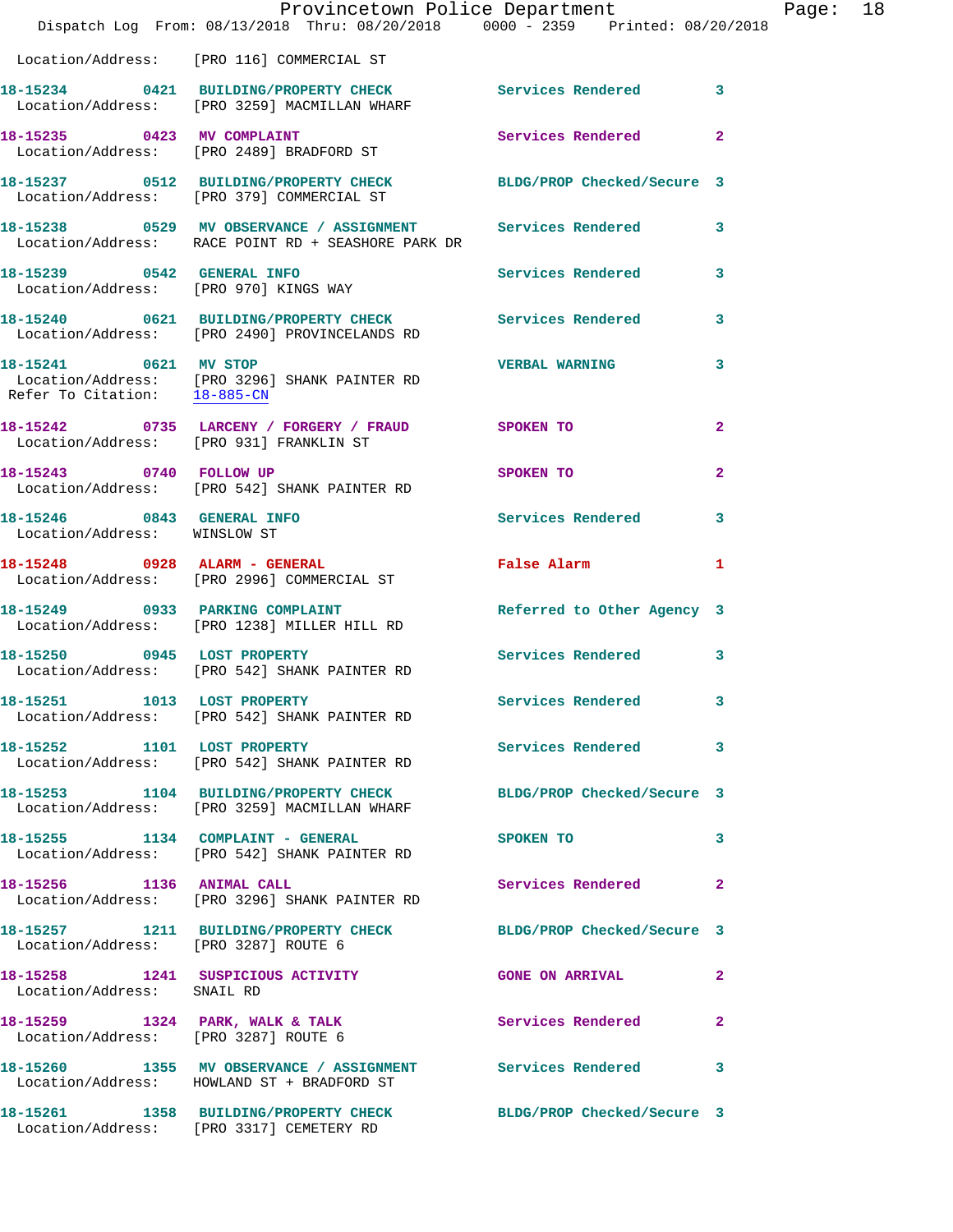|                                                                                                 | 18-15262 1359 BUILDING/PROPERTY CHECK<br>Location/Address: [PRO 3318] CEMETERY RD                        | BLDG/PROP Checked/Secure 3 |              |   |
|-------------------------------------------------------------------------------------------------|----------------------------------------------------------------------------------------------------------|----------------------------|--------------|---|
|                                                                                                 | 18-15263 1403 MEDICAL EMERGENCY<br>Location/Address: [PRO 4114] COMMERCIAL ST                            | <b>PATIENT REFUSAL</b>     | 1            |   |
|                                                                                                 | 18-15268 1542 COMPLAINT - GENERAL<br>Location/Address: [PRO 123] COMMERCIAL ST                           | <b>GONE ON ARRIVAL</b>     | 3            |   |
|                                                                                                 | 18-15274    1610    911 - GENERAL<br>Location/Address: [PRO 2499] RACE POINT RD                          | No Action Required         | 1            |   |
|                                                                                                 | 18-15271 1613 PARK, WALK & TALK<br>Location/Address: [PRO 105] COMMERCIAL ST                             | Services Rendered          | $\mathbf{2}$ |   |
| 18-15275 1637 POWER OUTAGE                                                                      | Location/Address: [PRO 542] SHANK PAINTER RD                                                             | Services Rendered          | 3            | 7 |
| 18-15276    1646    FIRE - OTHER                                                                | Location/Address: [PRO 2543] MACMILLAN WHARF                                                             | Services Rendered          | 1            |   |
| 18-15277 1707 HAZARDS                                                                           | Location/Address: [PRO 437] FREEMAN ST                                                                   | Services Rendered          | $\mathbf{2}$ |   |
| 18-15278 1708 HAZARDS                                                                           | Location/Address: [PRO 867] COMMERCIAL ST                                                                | No Action Required         | $\mathbf{2}$ |   |
|                                                                                                 | 18-15279 1708 TRAFFIC CONTROL<br>Location/Address: PEARL ST + BRADFORD ST                                | <b>Services Rendered</b>   | 3            |   |
|                                                                                                 | 18-15280 1714 MEDICAL EMERGENCY<br>Location/Address: [PRO 2542] COMMERCIAL ST                            | Services Rendered          | 1            |   |
| 18-15281 1752 HAZARDS<br>Location/Address: CONWELL ST + ROUTE 6                                 |                                                                                                          | Services Rendered          | $\mathbf{2}$ | 1 |
| 18-15283 1836 MV COMPLAINT<br>Location/Address: [PRO 1916] COURT ST                             |                                                                                                          | No Action Required         | $\mathbf{2}$ |   |
| 18-15284 1913 MV STOP                                                                           | Location/Address: [PRO 3148] COMMERCIAL ST<br>Refer To Citation: 18-886-CN                               | <b>VERBAL WARNING</b>      | 3            |   |
| 18-15285 1913 ASSIST CITIZEN                                                                    | Location/Address: [PRO 175] COMMERCIAL ST                                                                | Referred to Other Agency 3 |              |   |
|                                                                                                 | Location/Address: [PRO 542] SHANK PAINTER RD                                                             | <b>Services Rendered</b>   | 3            |   |
| 18-15287 2027 MV STOP<br>Refer To Citation: $\frac{18-887-CN}{18-888-CN}$                       | Location/Address: FRANKLIN ST + BRADFORD ST                                                              | <b>VERBAL WARNING</b>      | 3            |   |
| 18-15289 2043 BAR CHECK<br>Location/Address: [PRO 80] CARVER ST                                 |                                                                                                          | BLDG/PROP Checked/Secure 2 |              |   |
| 18-15290 2048 MV STOP<br>Location/Address: [PRO 57] BRADFORD ST<br>Refer To Citation: 18-889-CN |                                                                                                          | <b>VERBAL WARNING</b>      | 3            |   |
|                                                                                                 | 18-15288 2052 MV OBSERVANCE / ASSIGNMENT Services Rendered<br>Location/Address: HOWLAND ST + BRADFORD ST |                            | 3            |   |
|                                                                                                 | 18-15293 2103 FOLLOW UP/ASSAULT<br>Location/Address: [PRO 105] COMMERCIAL ST                             | <b>Services Rendered</b>   | $\mathbf{2}$ |   |
|                                                                                                 | 18-15291 2124 BARRICADE IN EFFECT<br>Location/Address: RYDER ST + COMMERCIAL ST                          | Services Rendered          | 3            |   |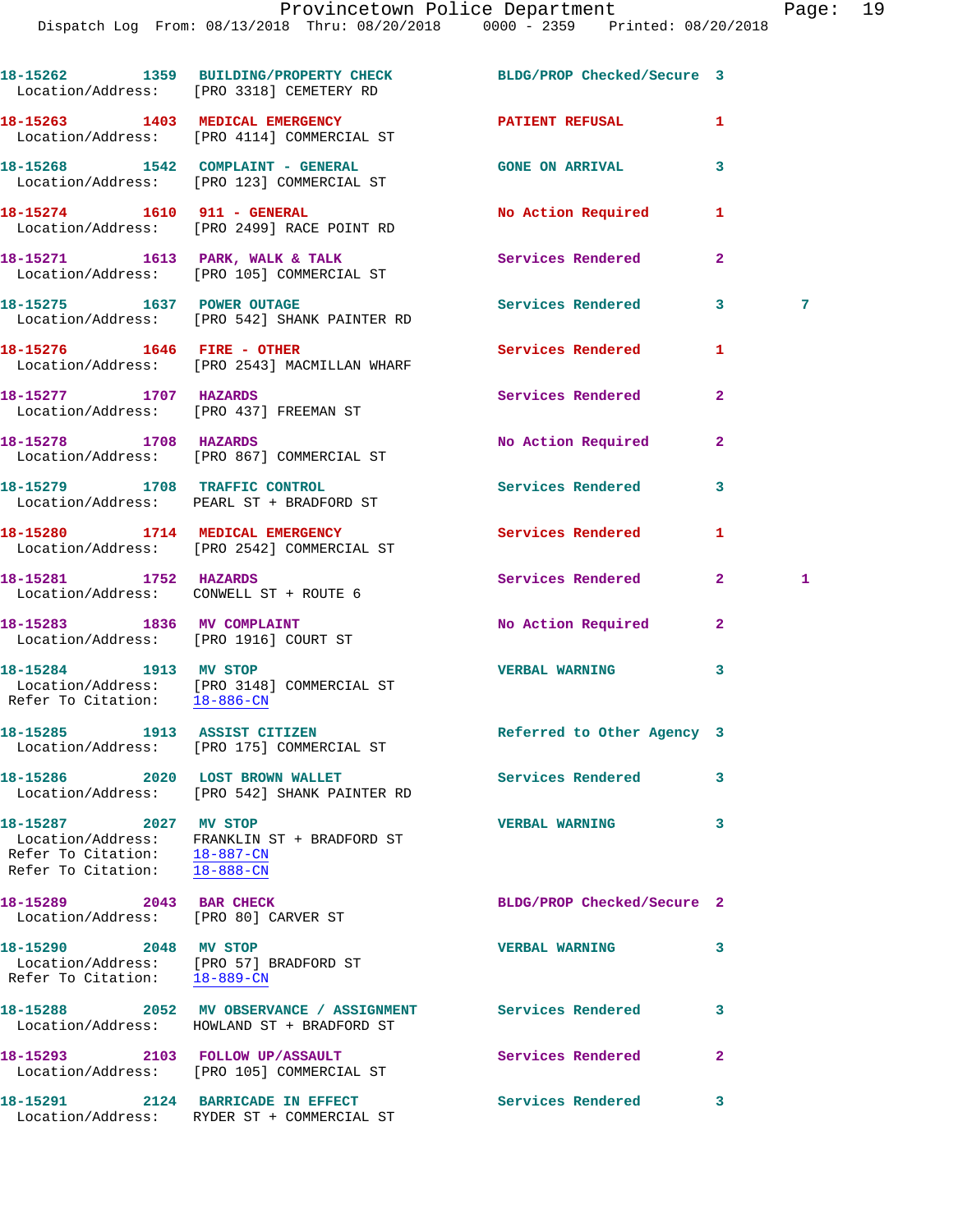|                                                            | Dispatch Log From: 08/13/2018 Thru: 08/20/2018 0000 - 2359 Printed: 08/20/2018                                 | Provincetown Police Department |                         | Page: 20 |  |
|------------------------------------------------------------|----------------------------------------------------------------------------------------------------------------|--------------------------------|-------------------------|----------|--|
| 18-15292 2125 FOLLOW UP                                    | Location/Address: [PRO 2419] COMMERCIAL ST                                                                     | <b>EQUIPMENT CONTRACTS</b>     | $\overline{2}$          |          |  |
|                                                            | 18-15294 2128 COMPLAINT - FLOODING Services Rendered<br>Location/Address: [PRO 1250] SEASHORE PARK DR          |                                | $\overline{\mathbf{3}}$ |          |  |
| 18-15295 2140 MV STOP                                      | Location/Address: [PRO 2277] BRADFORD ST                                                                       | <b>VERBAL WARNING</b>          | $\overline{\mathbf{3}}$ |          |  |
|                                                            | 18-15296 2201 BUILDING/PROPERTY CHECK BLDG/PROP Checked/Secure 3<br>Location/Address: [PRO 526] RYDER ST EXT   |                                |                         |          |  |
|                                                            | 18-15298 2234 BUILDING/PROPERTY CHECK Services Rendered 3<br>Location/Address: [PRO 2483] COMMERCIAL ST        |                                |                         |          |  |
|                                                            | 18-15300 2329 MV OBSERVANCE / ASSIGNMENT Services Rendered<br>Location/Address: HOWLAND ST + BRADFORD ST       |                                | 3                       |          |  |
| Refer To Citation: 18-891-CN                               | 18-15301 2332 MV STOP<br>Location/Address: KENDALL LN + BRADFORD ST                                            | <b>VERBAL WARNING</b>          | -3                      |          |  |
| 18-15302 2336 MV COLLISION<br>Refer To Accident: 18-102-AC | Location/Address: [PRO 3440] ROUTE 6 + SNAIL RD                                                                | Services Rendered 1            |                         |          |  |
|                                                            | 18-15303 2355 BUILDING/PROPERTY CHECK BLDG/PROP Checked/Secure 3<br>Location/Address: [PRO 3033] COMMERCIAL ST |                                |                         |          |  |

**18-15304 2357 BUILDING/PROPERTY CHECK BLDG/PROP Checked/Secure 3**  Location/Address: [PRO 182] COMMERCIAL ST

## **For Date: 08/19/2018 - Sunday**

|                                                                | 18-15307 0021 MEDICAL EMERGENCY<br>Location/Address: [PRO 542] SHANK PAINTER RD<br>Refer To Arrest: 18-185-AR | <b>PATIENT REFUSAL</b>     | $\mathbf{1}$            |
|----------------------------------------------------------------|---------------------------------------------------------------------------------------------------------------|----------------------------|-------------------------|
| 18-15308 0101 MV STOP                                          | Location/Address: CUDWORTH ST + CARVER ST<br>Refer To Citation: 18-892-CN                                     | <b>VERBAL WARNING</b>      | $\overline{\mathbf{3}}$ |
|                                                                | 18-15309 0111 MV STOP<br>Location/Address: BRADFORD ST + STANDISH ST                                          | No Action Required         | $\overline{\mathbf{3}}$ |
| 18-15310 0112 MV STOP<br>Refer To Citation: 18-893-CN          | Location/Address: [PRO 539] SHANK PAINTER RD                                                                  | <b>VERBAL WARNING</b>      | $\overline{\mathbf{3}}$ |
|                                                                | 18-15311 0127 MV OBSERVANCE / ASSIGNMENT Services Rendered<br>Location/Address: [PRO 2577] BRADFORD ST        |                            | $\overline{\mathbf{3}}$ |
| 18-15312 0131 LOST PROPERTY<br>Location/Address: COMMERCIAL ST |                                                                                                               | Services Rendered          | $\mathbf{3}$            |
|                                                                | 18-15313 0140 TRAFFIC CONTROL<br>Location/Address: [PRO 165] COMMERCIAL ST                                    | No Action Required         | $\mathbf{3}$            |
| Location/Address: COMMERCIAL ST                                | 18-15314 0155 BUILDING/PROPERTY CHECK                                                                         | Services Rendered          | $\mathbf{3}$            |
|                                                                | 18-15317 0231 MEDICAL EMERGENCY<br>Location/Address: [PRO 542] SHANK PAINTER RD<br>Refer To Arrest: 18-184-AR | <b>PATIENT REFUSAL</b>     | $\mathbf{1}$            |
| 18-15319 0315 ALARM - FIRE                                     | Location/Address: [PRO 3430] COMMERCIAL ST                                                                    | False Alarm                | $\mathbf{1}$            |
|                                                                | 18-15318 0323 BUILDING/PROPERTY CHECK<br>Location/Address: [PRO 1646] WINSLOW ST                              | BLDG/PROP Checked/Secure 3 |                         |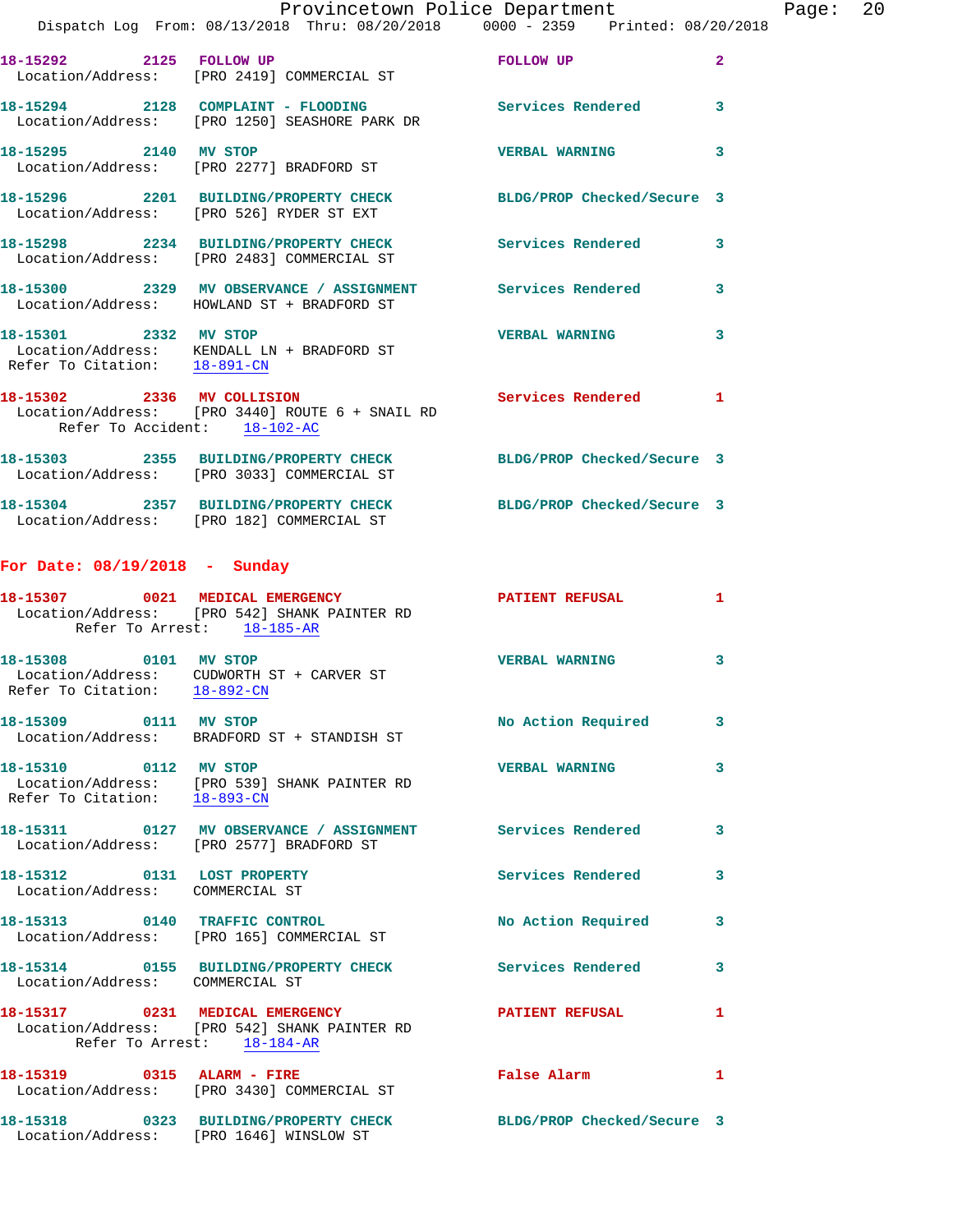|                                                                       | Dispatch Log From: 08/13/2018 Thru: 08/20/2018 0000 - 2359 Printed: 08/20/2018                             | Provincetown Police Department |              | Page: | 21 |
|-----------------------------------------------------------------------|------------------------------------------------------------------------------------------------------------|--------------------------------|--------------|-------|----|
| 18-15322 0458 MV STOP<br>Refer To Citation: 18-894-CN                 | Location/Address: BRADFORD ST EXT + W VINE ST                                                              | VERBAL WARNING 3               |              |       |    |
| Location/Address: ROUTE 6                                             | 18-15323 0600 MV OBSERVANCE / ASSIGNMENT Services Rendered                                                 |                                | $\mathbf{3}$ |       |    |
|                                                                       | 18-15324 0629 BUILDING/PROPERTY CHECK Services Rendered 3<br>Location/Address: [PRO 2898] JEROME SMITH RD  |                                |              |       |    |
|                                                                       | 18-15328 0811 MEDICAL EMERGENCY<br>Location/Address: [PRO 442] HARRY KEMP WAY                              | Services Rendered              | 1            |       |    |
|                                                                       | 18-15330 0926 MEDICAL EMERGENCY<br>Location/Address: [PRO 440] HARRY KEMP WAY                              | Transported to Hospital 1      |              |       |    |
|                                                                       | 18-15332 0943 FOLLOW UP<br>Location/Address: [PRO 197] COMMERCIAL ST                                       | Services Rendered              | $\mathbf{2}$ |       |    |
|                                                                       | 18-15333 1003 MV OBSERVANCE / ASSIGNMENT Services Rendered<br>Location/Address: CONWELL ST + BRADFORD ST   |                                | 3            |       |    |
|                                                                       | 18-15335 1005 LARCENY / FORGERY / FRAUD Services Rendered<br>Location/Address: [PRO 3296] SHANK PAINTER RD |                                | $\mathbf{2}$ |       |    |
| 18-15336 1030 TRAFFIC CONTROL<br>Location/Address: [PRO 2479] ROUTE 6 |                                                                                                            | Services Rendered              | $\mathbf{3}$ |       |    |
|                                                                       | 18-15338 1046 DISORDERLY<br>Location/Address: [PRO 105] COMMERCIAL ST                                      | Services Rendered 1            |              |       |    |
|                                                                       | 18-15339 1147 MEDICAL EMERGENCY<br>Location/Address: [PRO 440] HARRY KEMP WAY                              | Transported to Hospital 1      |              |       |    |
|                                                                       | 18-15340 1203 ALARM - FIRE<br>Location/Address: [PRO 365] COMMERCIAL ST                                    | Services Rendered 1            |              |       |    |
|                                                                       | 18-15341 1218 LARCENY / FORGERY / FRAUD Services Rendered<br>Location/Address: [PRO 274] COMMERCIAL ST     |                                | $\mathbf{2}$ |       |    |
| 18-15342 1220 ANIMAL CALL                                             | Location/Address: [PRO 2520] PRINCE ST                                                                     | Services Rendered 2            |              |       |    |
|                                                                       | 18-15343 1322 LOST PROPERTY<br>Location/Address: [PRO 542] SHANK PAINTER RD                                | Services Rendered 3            |              |       |    |
| 18-15344 1327 TRAFFIC CONTROL<br>Location/Address: [PRO 2479] ROUTE 6 |                                                                                                            | Services Rendered 3            |              |       |    |
|                                                                       | 18-15345 1337 LOST PROPERTY<br>Location/Address: [PRO 542] SHANK PAINTER RD                                | <b>Services Rendered</b>       | 3            |       |    |
|                                                                       | 18-15346 1348 LOST PROPERTY<br>Location/Address: [PRO 542] SHANK PAINTER RD                                | Services Rendered              | 3            |       |    |
| 18-15347 1428 PROPERTY DAMAGE                                         | Location/Address: [PRO 885] CONWAY ST                                                                      | Investigated                   | 3            |       |    |
| 18-15348 1444 TRESPASS                                                | Location/Address: [PRO 3296] SHANK PAINTER RD                                                              | Services Rendered 2            |              |       |    |
|                                                                       | 18-15349 1525 TRESPASS<br>Location/Address: [PRO 835] COMMERCIAL ST                                        | Services Rendered              | $\mathbf{2}$ |       |    |
| Location/Address: COMMERCIAL ST                                       | 18-15350 1526 PARKING COMPLAINT Services Rendered 3                                                        |                                |              |       |    |
|                                                                       | 18-15351 1607 DISTURBANCE - FIGHT / ARGUMENT<br>Location/Address: [PRO 37] BRADFORD ST                     | Investigated                   | 1            |       |    |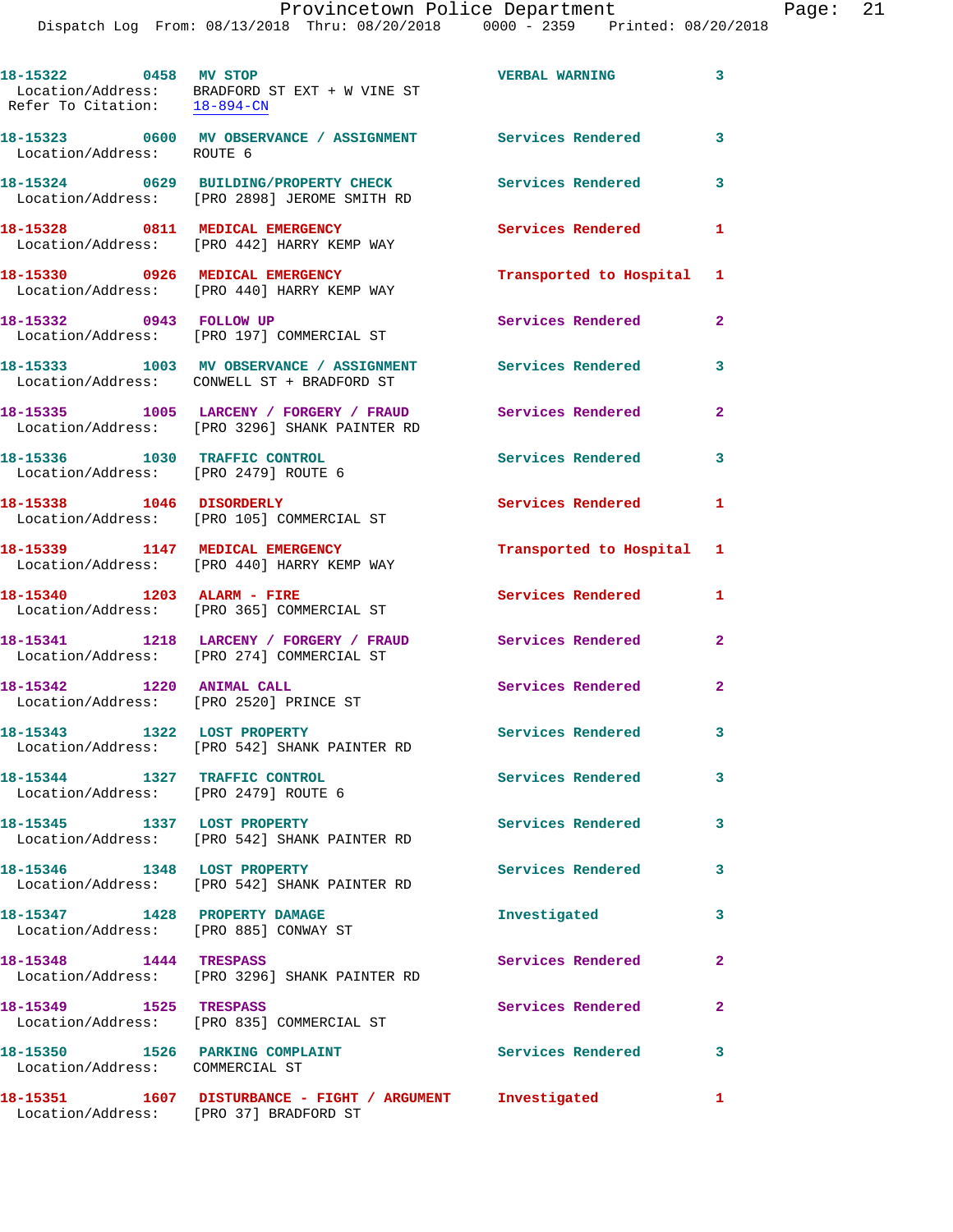|                                                                                               | Dispatch Log From: 08/13/2018 Thru: 08/20/2018 0000 - 2359 Printed: 08/20/2018                                               | Provincetown Police Department |              | Page: 22 |  |
|-----------------------------------------------------------------------------------------------|------------------------------------------------------------------------------------------------------------------------------|--------------------------------|--------------|----------|--|
| Refer To Citation: R7274135<br>Refer To Arrest: 18-187-AR                                     | 18-15352 1637 MEDICAL EMERGENCY Arrest(s) Made 1<br>Location/Address: [PRO 524] COMMERCIAL ST<br>Refer To Citation: R7274134 |                                |              |          |  |
|                                                                                               | 18-15353 1650 MEDICAL EMERGENCY<br>Location/Address: [PRO 4015] COMMERCIAL ST                                                | Transported to Hospital 1      |              |          |  |
| 18-15354 1658 TRESPASS                                                                        | Location/Address: [PRO 196] COMMERCIAL ST                                                                                    | Investigated                   | $\mathbf{2}$ |          |  |
|                                                                                               | 18-15355 1729 MV COLLISION<br>Location/Address: BREWSTER ST + HARRY KEMP WAY                                                 | Services Rendered              | $\mathbf{1}$ |          |  |
| 18-15356 1740 FOLLOW UP                                                                       | Location/Address: [PRO 542] SHANK PAINTER RD                                                                                 | SPOKEN TO                      | $\mathbf{2}$ |          |  |
|                                                                                               | 18-15357 1752 LOST PROPERTY<br>Location/Address: [PRO 3259] MACMILLAN WHARF                                                  | Services Rendered              | 3            |          |  |
|                                                                                               | 18-15358 1843 LOST PROPERTY<br>Location/Address: [PRO 542] SHANK PAINTER RD                                                  | Services Rendered              | 3            |          |  |
| 18-15359 1943 MV STOP<br>Location/Address: [PRO 2518] ROUTE 6<br>Refer To Citation: 18-895-CN |                                                                                                                              | <b>VERBAL WARNING</b>          | 3            |          |  |
|                                                                                               | 18-15361 1949 SERVICE CALL - POLICE SPOKEN TO<br>Location/Address: [PRO 376] COMMERCIAL ST                                   |                                | 3            |          |  |
|                                                                                               | 18-15363 1959 MEDICAL EMERGENCY<br>Location/Address: [PRO 2539] RYDER ST EXT                                                 | Transported to Hospital 1      |              |          |  |
|                                                                                               | 18-15364 2022 BUILDING/PROPERTY CHECK<br>Location/Address: [PRO 3033] COMMERCIAL ST                                          | BLDG/PROP Checked/Secure 3     |              |          |  |
| 18-15365 2027 MV STOP                                                                         | Location/Address: [PRO 182] COMMERCIAL ST                                                                                    | BLDG/PROP Checked/Secure 3     |              |          |  |
|                                                                                               | 18-15367 2107 BUILDING/PROPERTY CHECK BLDG/PROP Checked/Secure 3<br>Location/Address: [PRO 376] COMMERCIAL ST                |                                |              |          |  |
|                                                                                               | 18-15368 2144 BUILDING/PROPERTY CHECK<br>Location/Address: [PRO 3259] MACMILLAN WHARF                                        | BLDG/PROP Checked/Secure 3     |              |          |  |
| 18-15369 2205 MV STOP<br>Refer To Citation: 18-896-CN                                         | Location/Address: [PRO 105] COMMERCIAL ST                                                                                    | <b>VERBAL WARNING</b>          | 3            |          |  |
|                                                                                               | 18-15372 2351 BUILDING/PROPERTY CHECK Services Rendered 3<br>Location/Address: [PRO 3259] MACMILLAN WHARF                    |                                |              |          |  |
| 18-15373 2354 MV STOP<br>Location/Address: ROUTE 6<br>Refer To Citation: 18-897-CN            |                                                                                                                              | <b>VERBAL WARNING</b>          | 3            |          |  |
| For Date: $08/20/2018$ - Monday                                                               |                                                                                                                              |                                |              |          |  |
|                                                                                               | 18-15374 0003 MV OBSERVANCE / ASSIGNMENT<br>Location/Address: BRADFORD ST + HOWLAND ST                                       | No Action Required             | 3            |          |  |
| 18-15375 0027 MV STOP<br>Refer To Citation: 18-898-CN                                         | Location/Address: [PRO 819] COMMERCIAL ST                                                                                    | <b>VERBAL WARNING</b>          | 3            |          |  |
|                                                                                               | 18-15376 0043 BUILDING/PROPERTY CHECK<br>Location/Address: [PRO 182] COMMERCIAL ST                                           | BLDG/PROP Checked/Secure 3     |              |          |  |

**18-15378 0105 MV OBSERVANCE / ASSIGNMENT No Action Required 3**